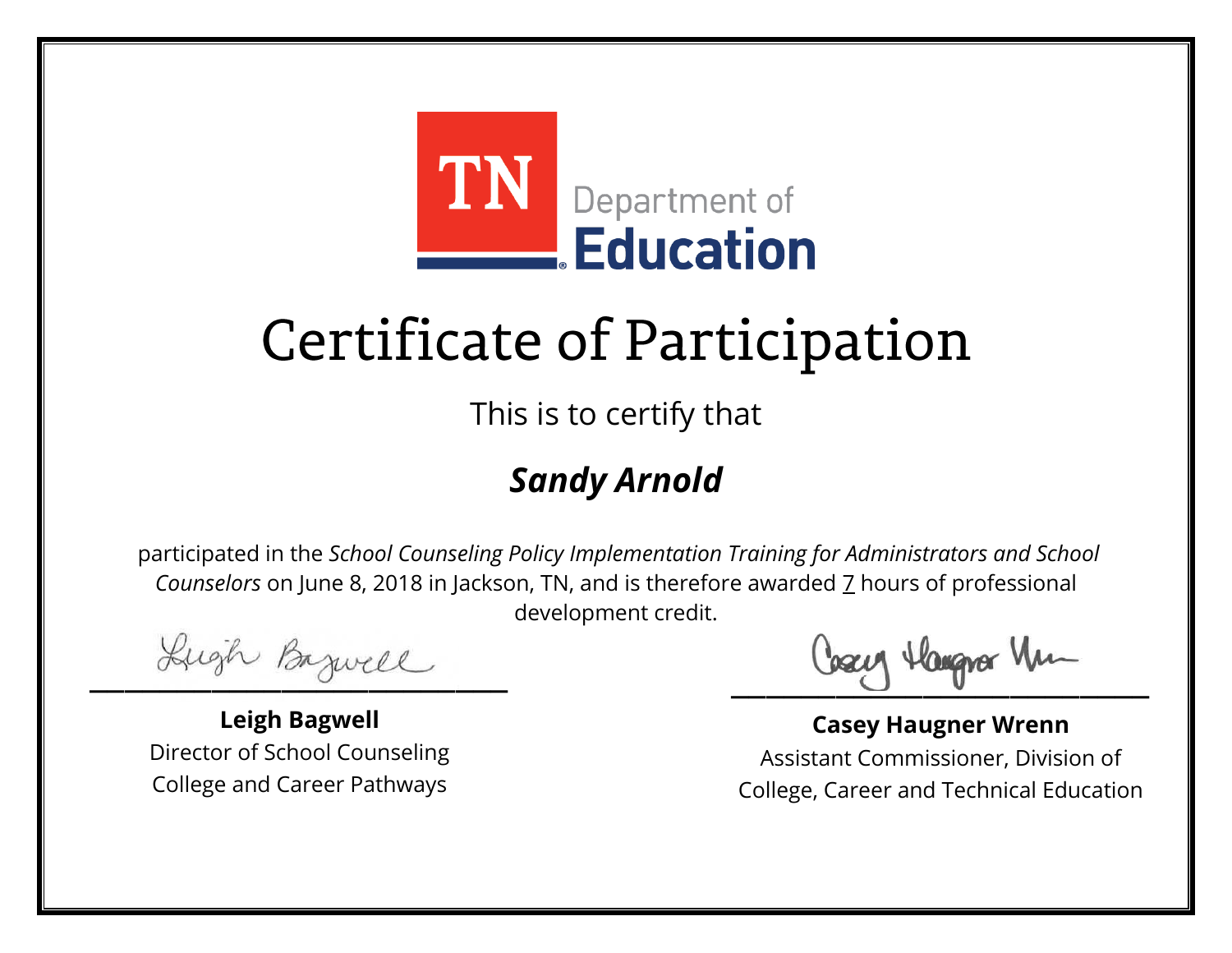

This is to certify that

#### *Lauren Baker*

Lugh Bazwell

**Leigh Bagwell** Director of School Counseling College and Career Pathways

Losey Hangra Vm

**Casey Haugner Wrenn** Assistant Commissioner, Division of College, Career and Technical Education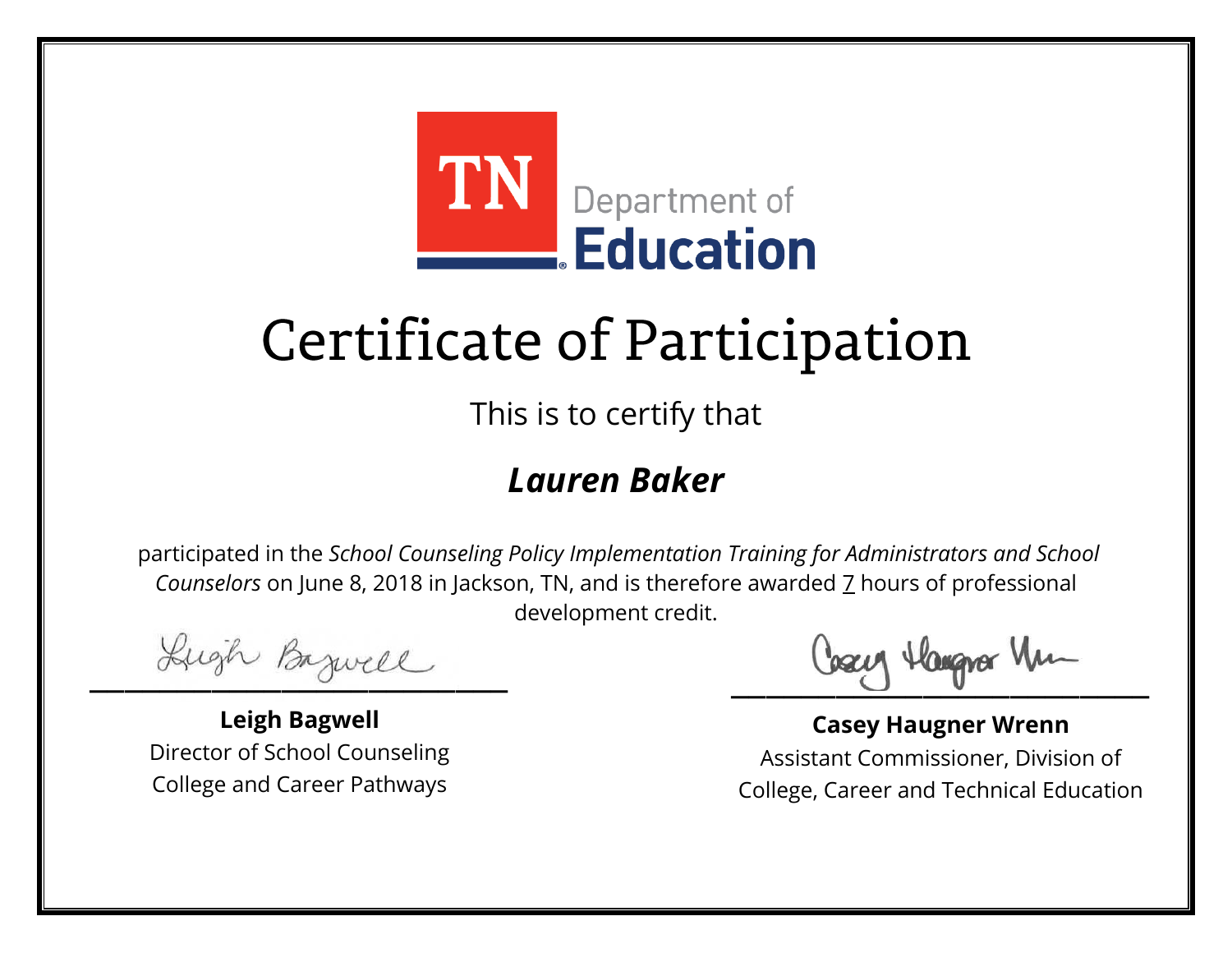

This is to certify that

### *Ann Blake*

Lugh Bazwell

**Leigh Bagwell** Director of School Counseling College and Career Pathways

Losey Hangra Vm

**Casey Haugner Wrenn** Assistant Commissioner, Division of College, Career and Technical Education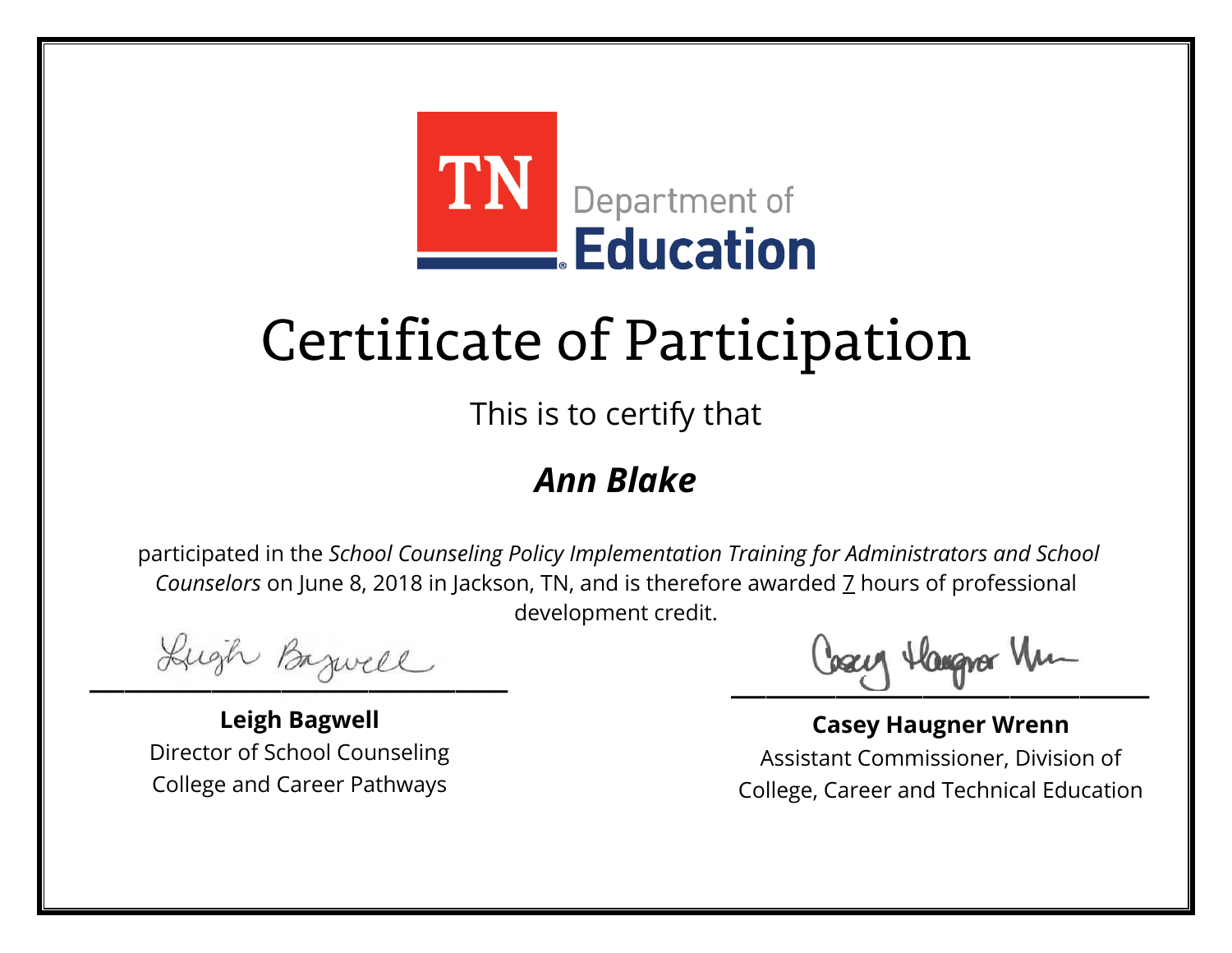

This is to certify that

#### *Carrie Burns*

Lugh Bazwell

**Leigh Bagwell** Director of School Counseling College and Career Pathways

Losey Hangra Vm

**Casey Haugner Wrenn** Assistant Commissioner, Division of College, Career and Technical Education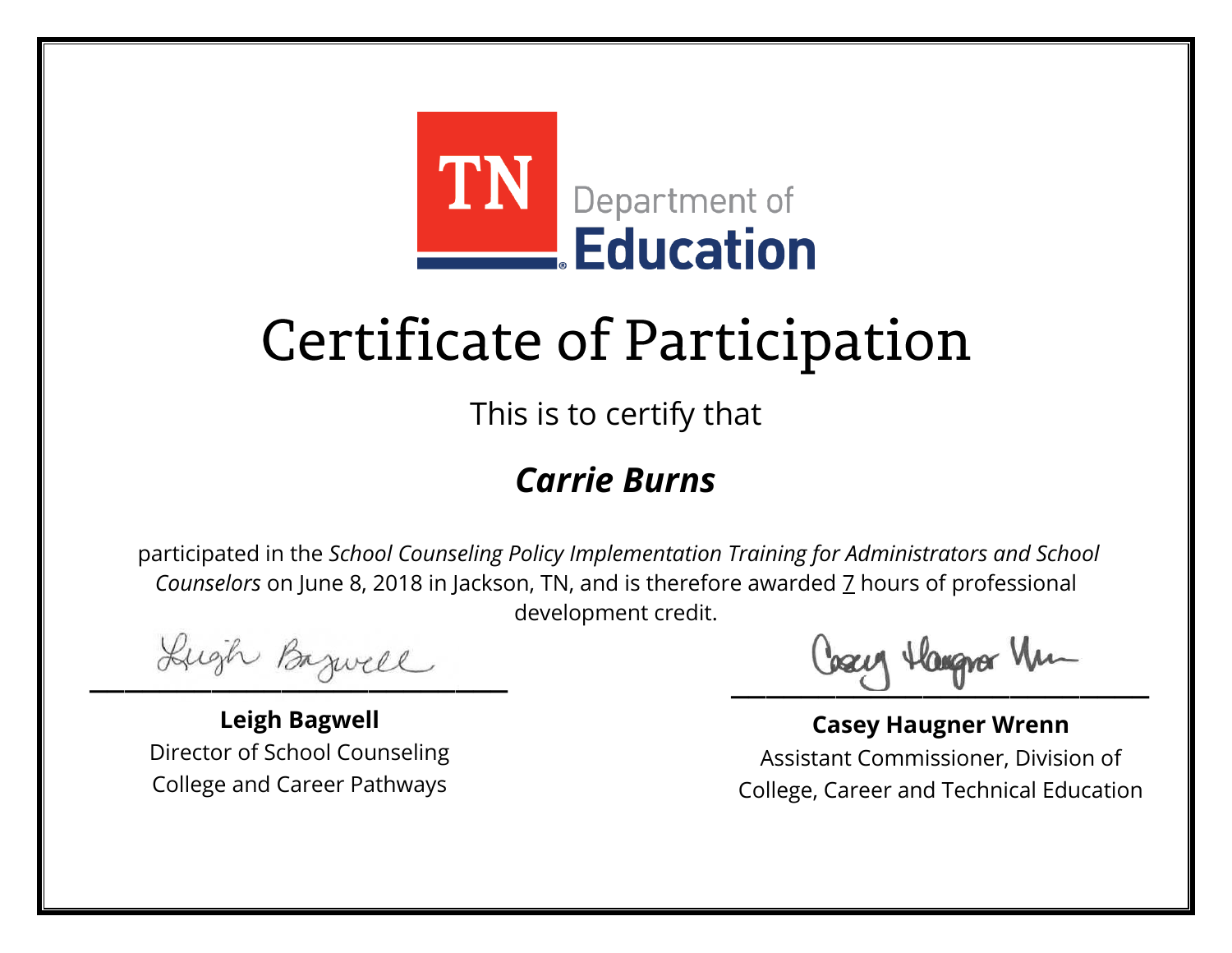

This is to certify that

## *Lynda Cliff*

Lugh Bazwell

**Leigh Bagwell** Director of School Counseling College and Career Pathways

Losey Hangra Vm

**Casey Haugner Wrenn** Assistant Commissioner, Division of College, Career and Technical Education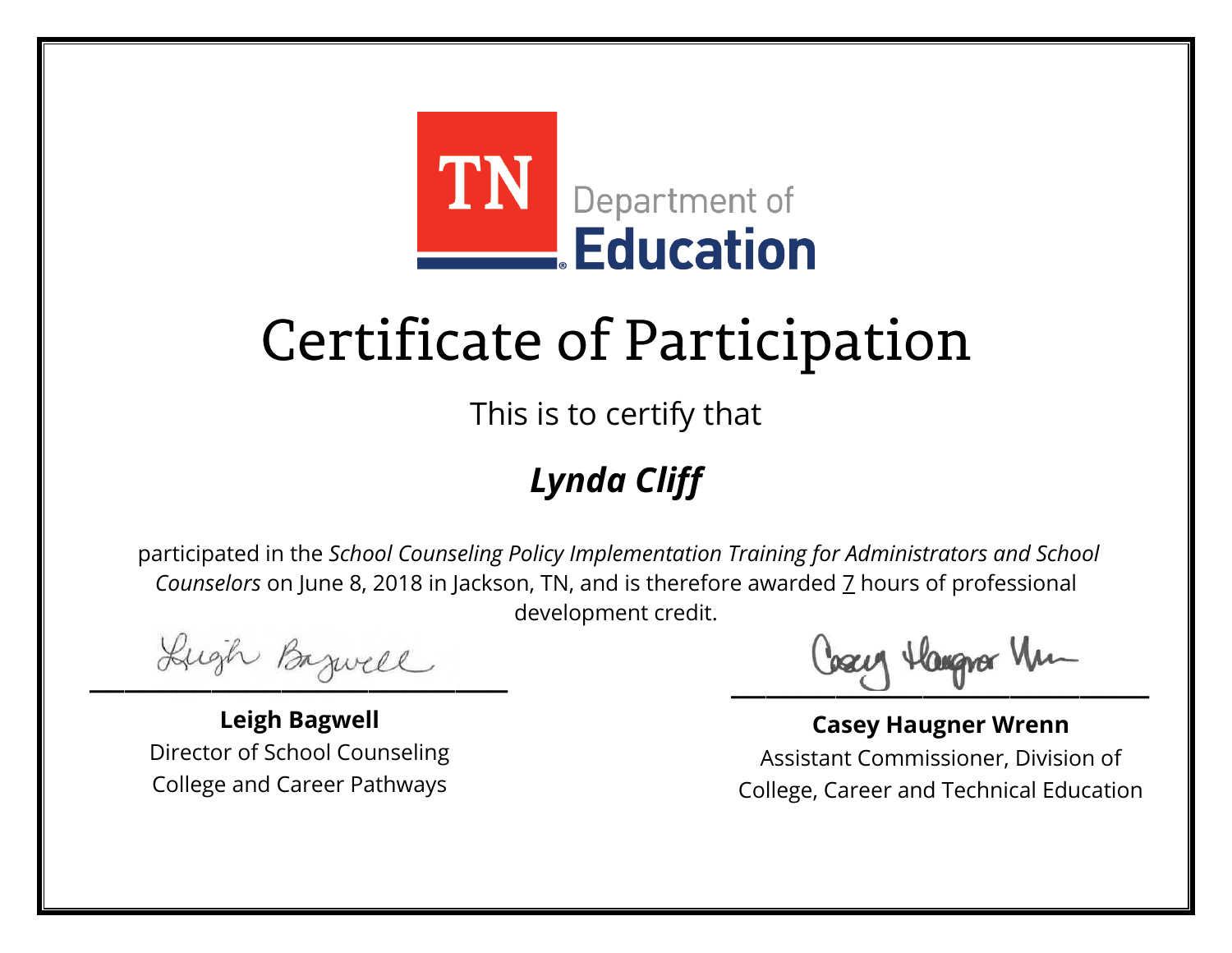

This is to certify that

## *Diane Dierks*

Lugh Bazwell

**Leigh Bagwell** Director of School Counseling College and Career Pathways

Losey Hangra Vm

**Casey Haugner Wrenn** Assistant Commissioner, Division of College, Career and Technical Education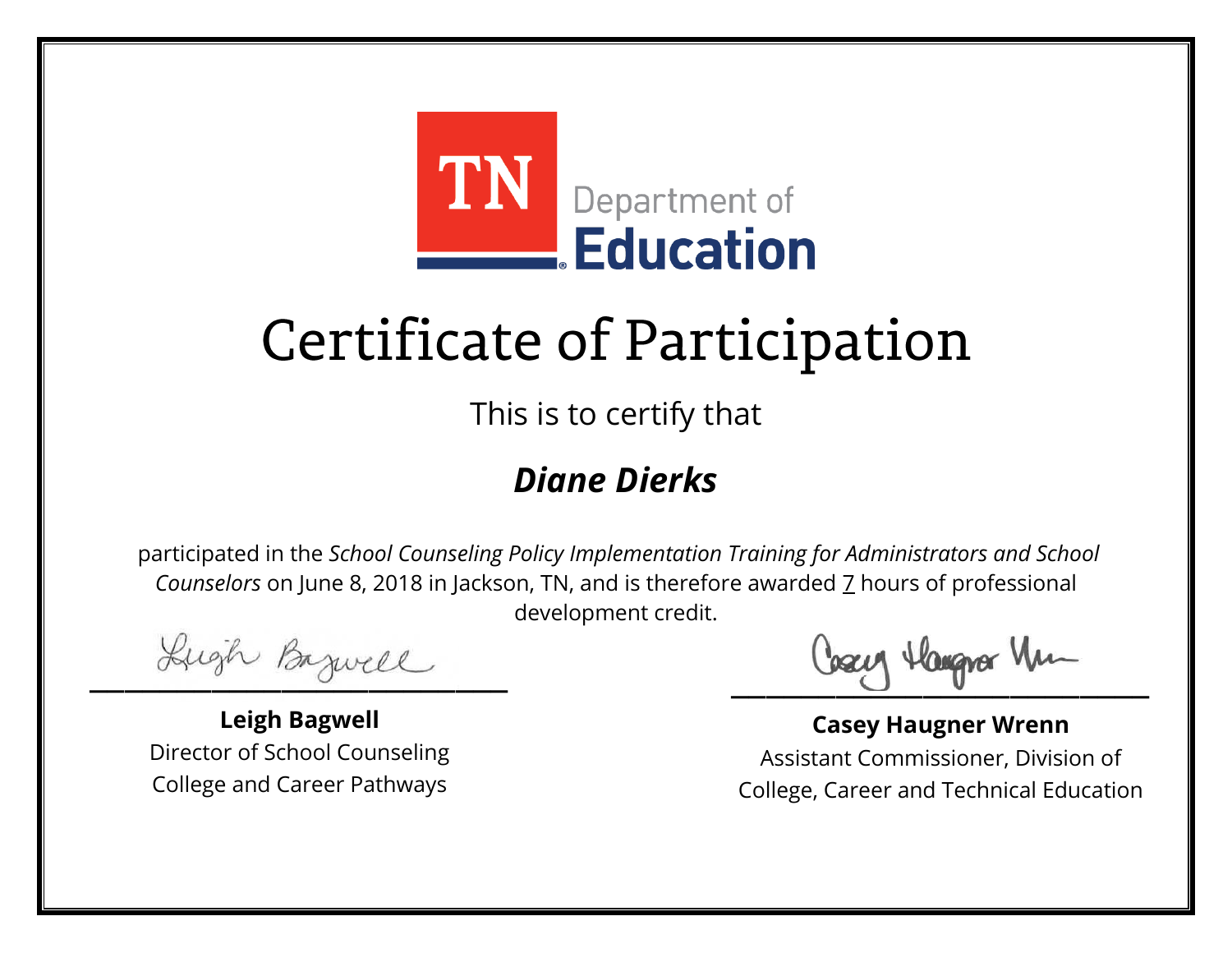

This is to certify that

#### *Fredia Evans*

Lugh Bazwell

**Leigh Bagwell** Director of School Counseling College and Career Pathways

Losey Hangra Vm

**Casey Haugner Wrenn** Assistant Commissioner, Division of College, Career and Technical Education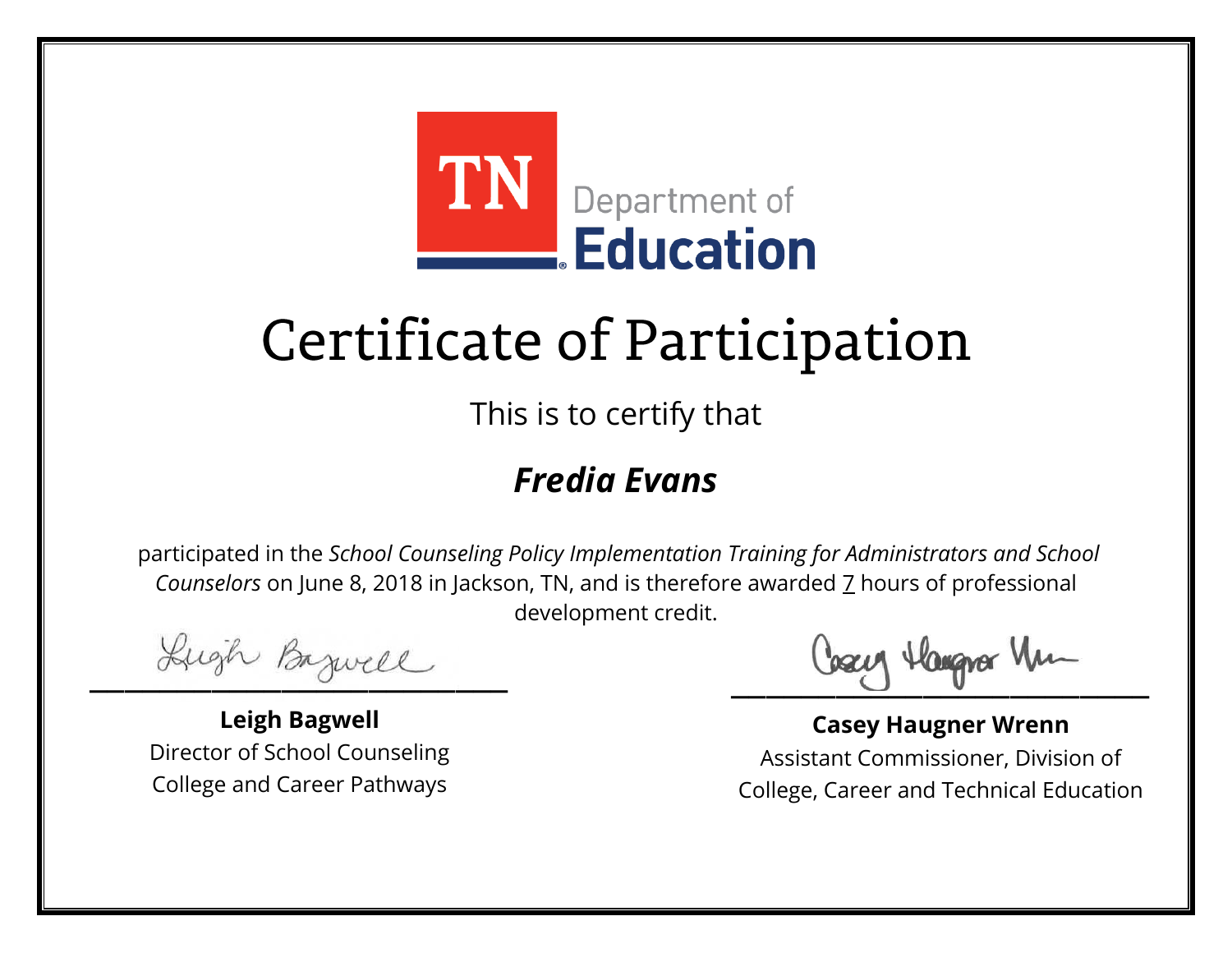

This is to certify that

#### *Susan Farris*

Lugh Bazwell

**Leigh Bagwell** Director of School Counseling College and Career Pathways

Losey Hangra Vm

**Casey Haugner Wrenn** Assistant Commissioner, Division of College, Career and Technical Education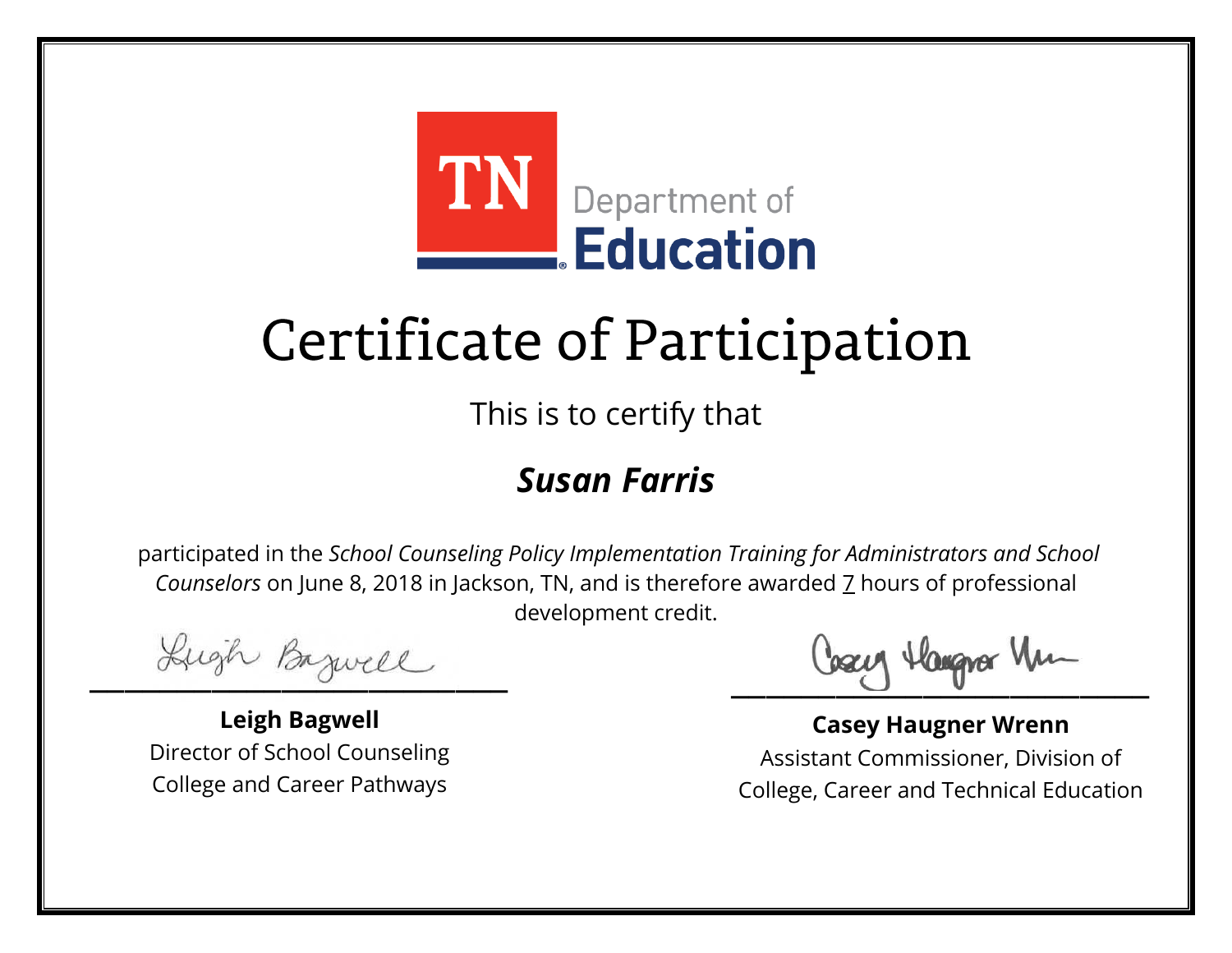

This is to certify that

## *Brandi Fitchpatric*

Lugh Bazwell

**Leigh Bagwell** Director of School Counseling College and Career Pathways

Losey Hangra Vm

**Casey Haugner Wrenn** Assistant Commissioner, Division of College, Career and Technical Education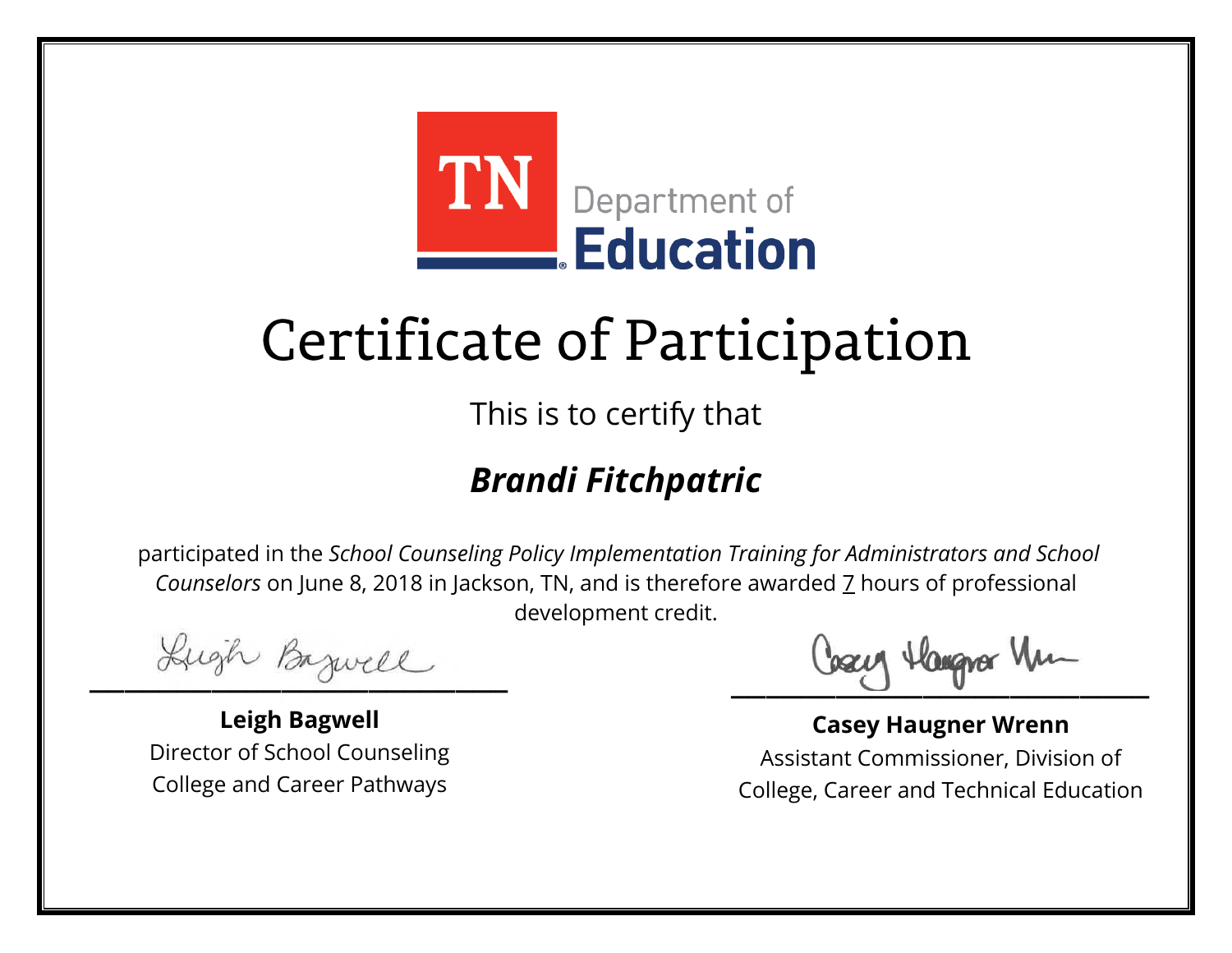

This is to certify that

### *Missy Fraser*

Lugh Bazwell

**Leigh Bagwell** Director of School Counseling College and Career Pathways

Losey Hangra Vm

**Casey Haugner Wrenn** Assistant Commissioner, Division of College, Career and Technical Education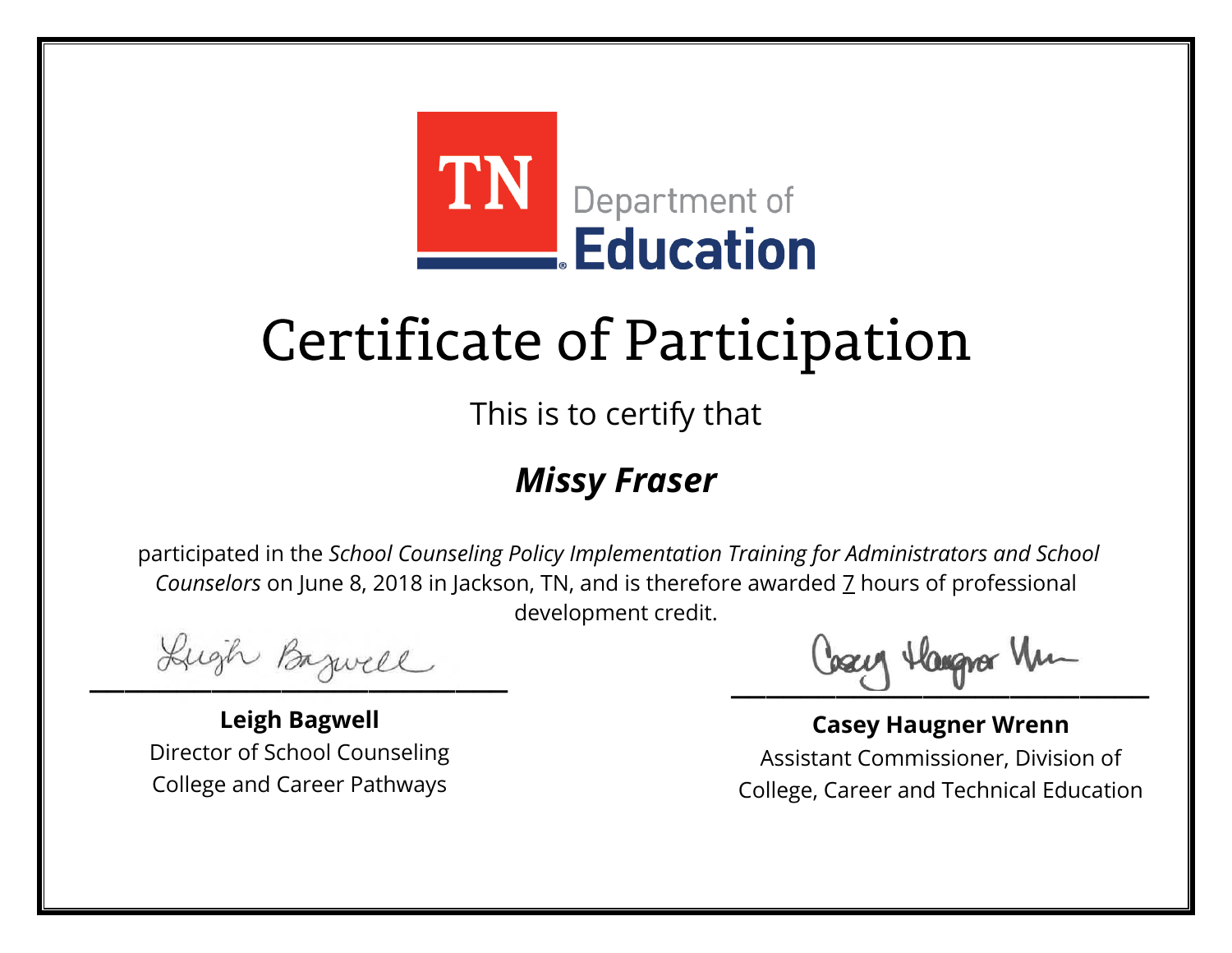

This is to certify that

#### *Donna Gilliam*

Lugh Bazwell

**Leigh Bagwell** Director of School Counseling College and Career Pathways

Losey Hangra Vm

**Casey Haugner Wrenn** Assistant Commissioner, Division of College, Career and Technical Education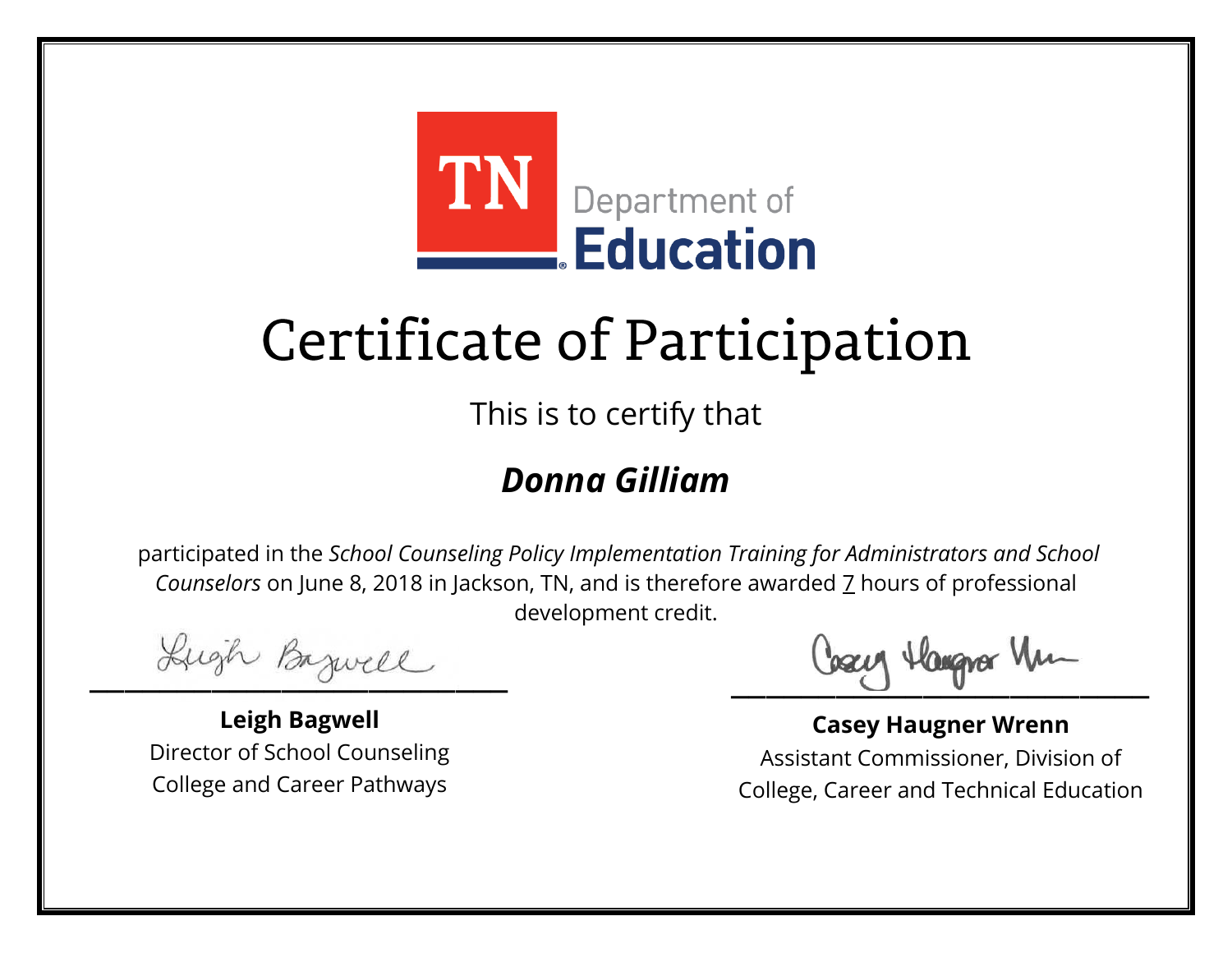

This is to certify that

## *Darlene Goff*

Lugh Bazwell

**Leigh Bagwell** Director of School Counseling College and Career Pathways

Losey Hangra Vm

**Casey Haugner Wrenn** Assistant Commissioner, Division of College, Career and Technical Education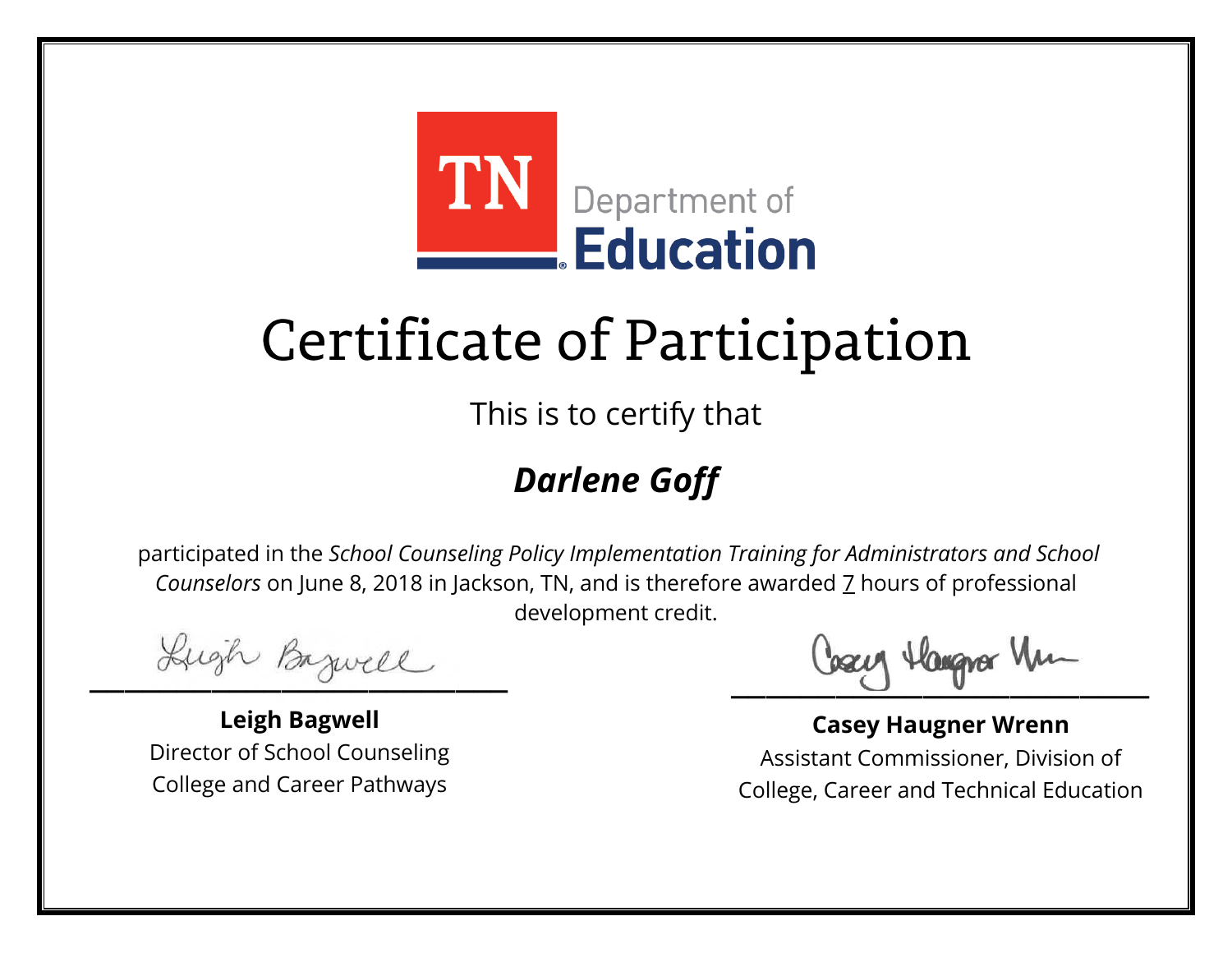

This is to certify that

### *Nikole Hamlett*

Lugh Bazwell

**Leigh Bagwell** Director of School Counseling College and Career Pathways

Losey Hangra Vm

**Casey Haugner Wrenn** Assistant Commissioner, Division of College, Career and Technical Education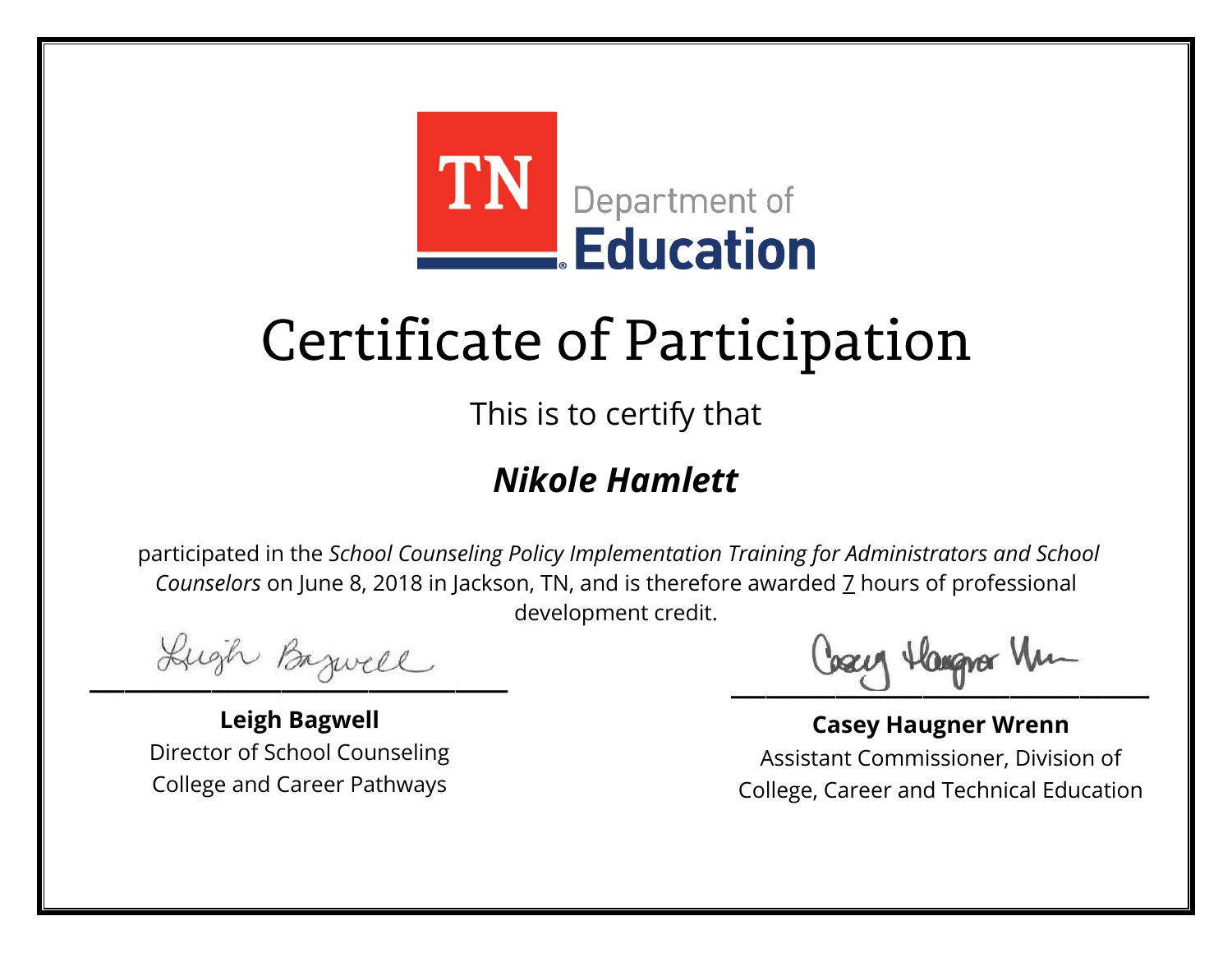

This is to certify that

### *Mindi Hearn*

Lugh Bazwell

**Leigh Bagwell** Director of School Counseling College and Career Pathways

Losey Hangra Vm

**Casey Haugner Wrenn** Assistant Commissioner, Division of College, Career and Technical Education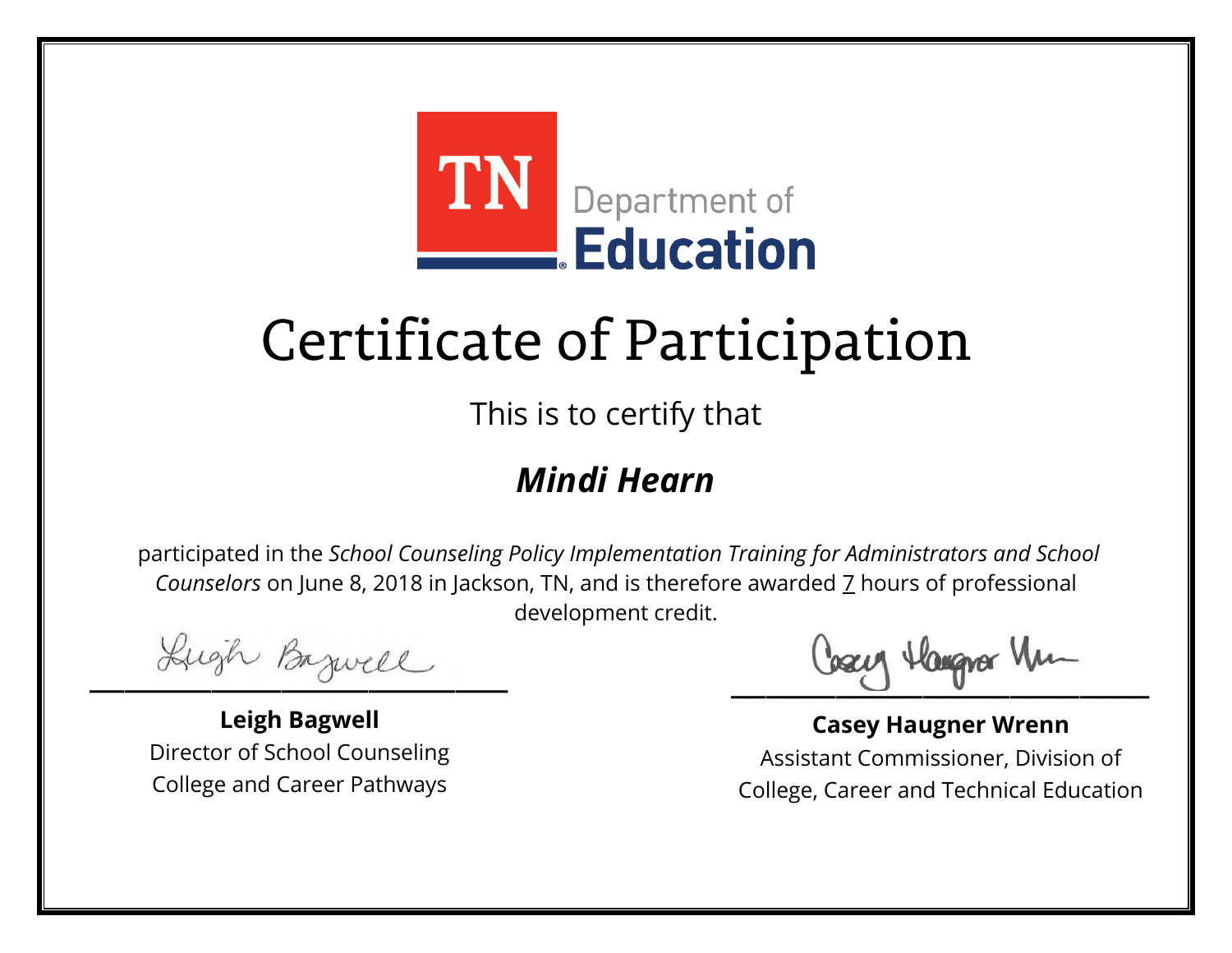

This is to certify that

### *Kelley Hickman*

Lugh Bazwell

**Leigh Bagwell** Director of School Counseling College and Career Pathways

Losey Hangra Vm

**Casey Haugner Wrenn** Assistant Commissioner, Division of College, Career and Technical Education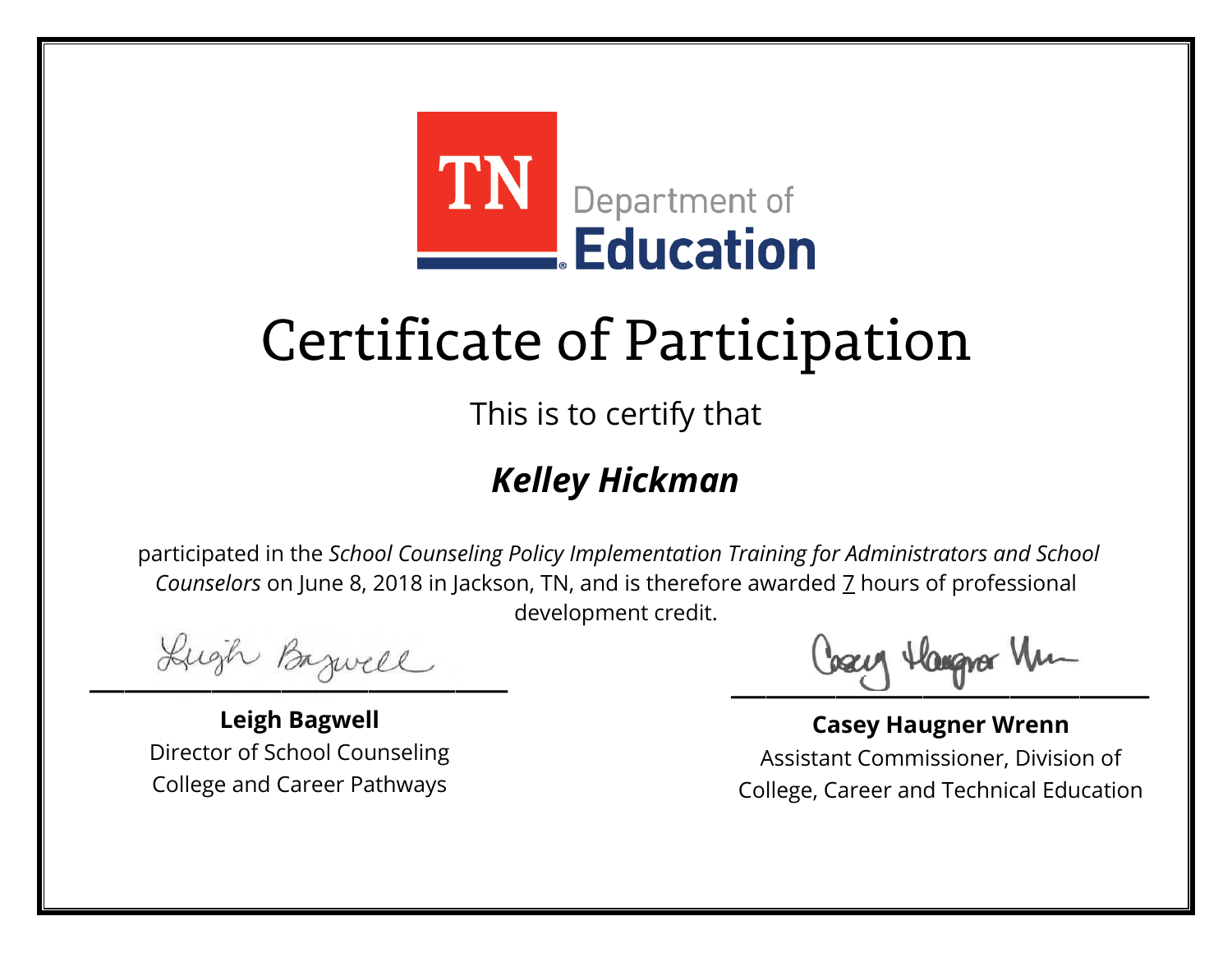

This is to certify that

#### *Ellen Holl*

Lugh Bazwell

**Leigh Bagwell** Director of School Counseling College and Career Pathways

Losey Hangra Vm

**Casey Haugner Wrenn** Assistant Commissioner, Division of College, Career and Technical Education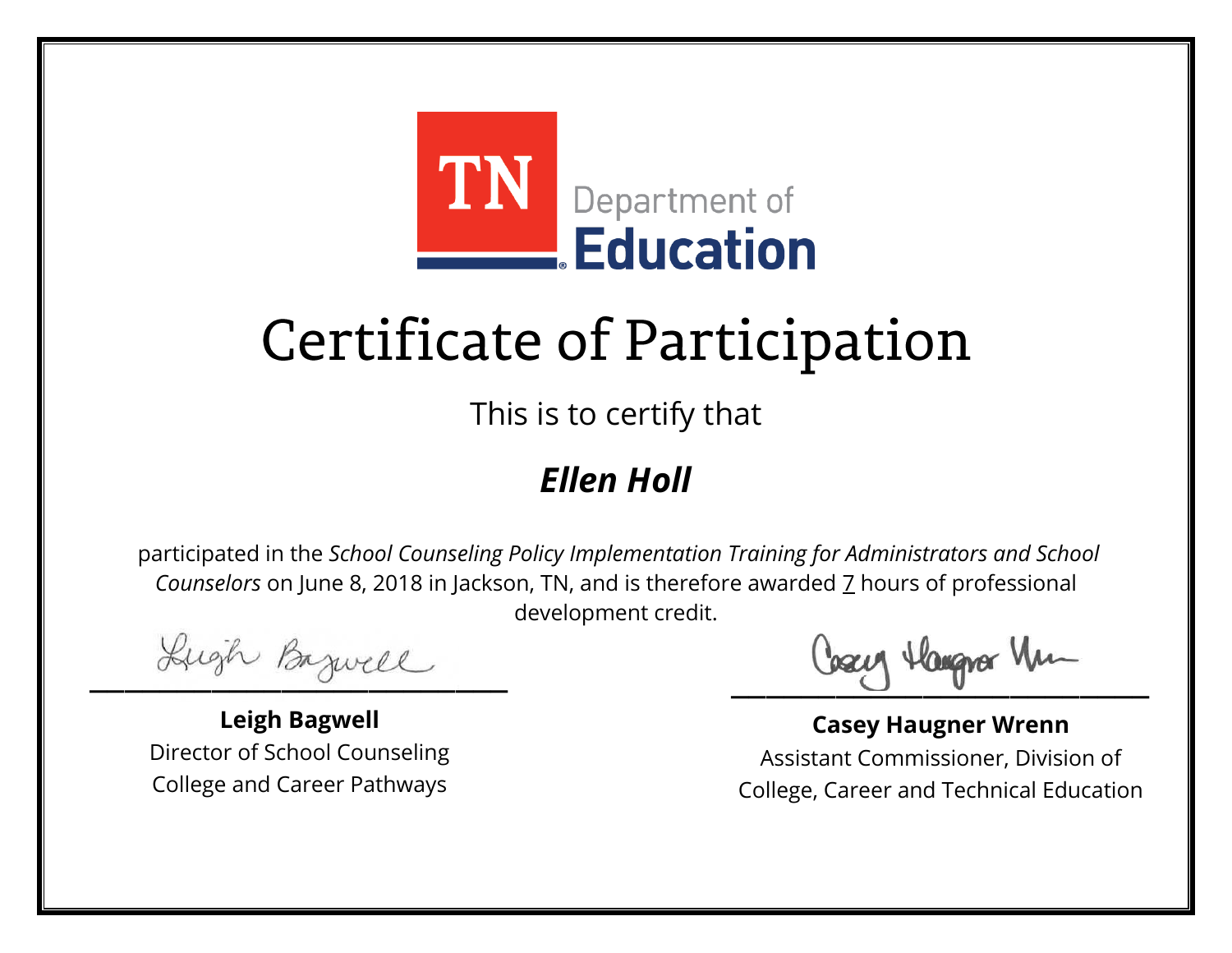

This is to certify that

## *Angela Huffman*

Lugh Bazwell

**Leigh Bagwell** Director of School Counseling College and Career Pathways

Cosey Hangra Vm

**Casey Haugner Wrenn** Assistant Commissioner, Division of College, Career and Technical Education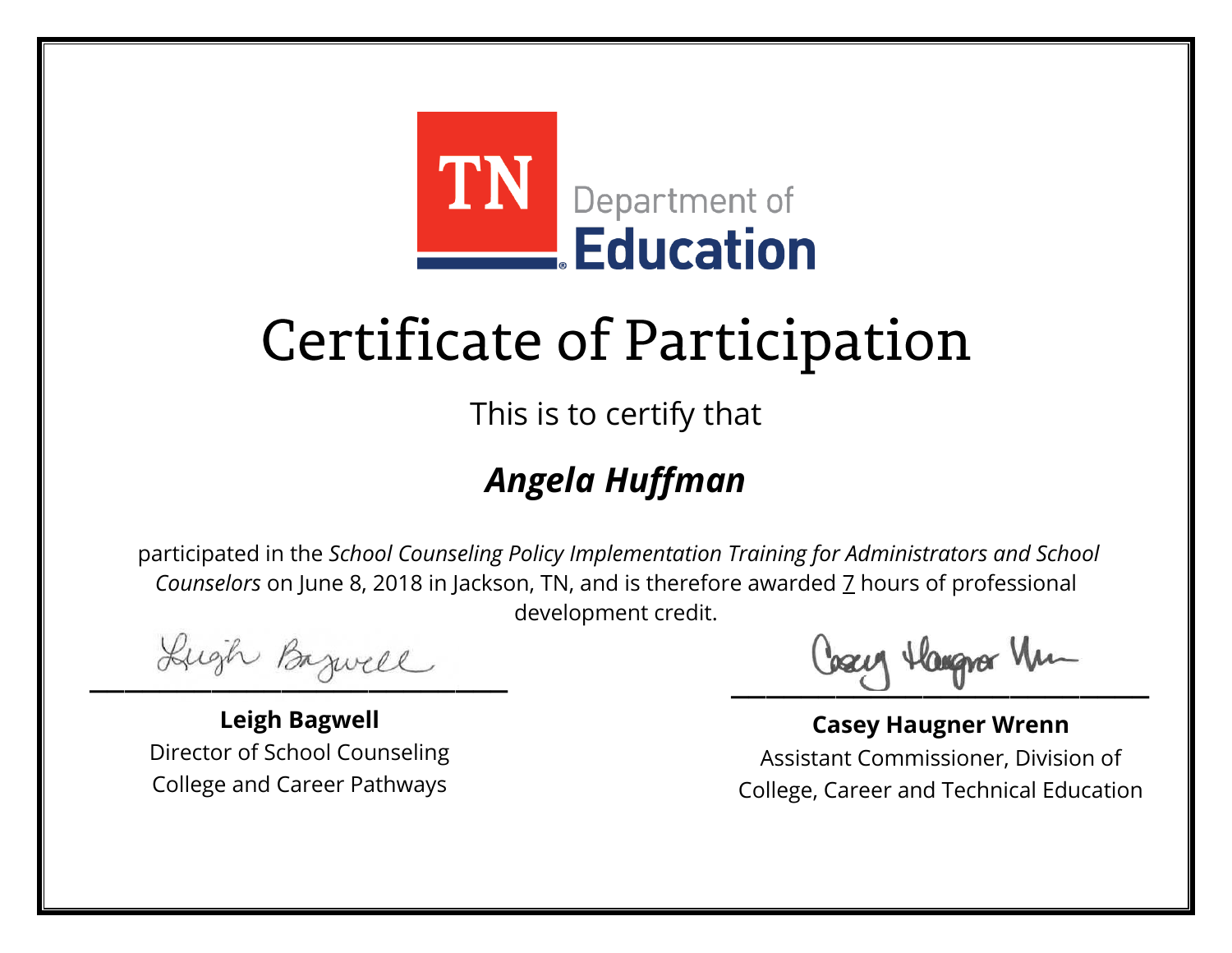

This is to certify that

## *Dustin Insell*

Lugh Bazwell

**Leigh Bagwell** Director of School Counseling College and Career Pathways

Losey Hangra Vm

**Casey Haugner Wrenn** Assistant Commissioner, Division of College, Career and Technical Education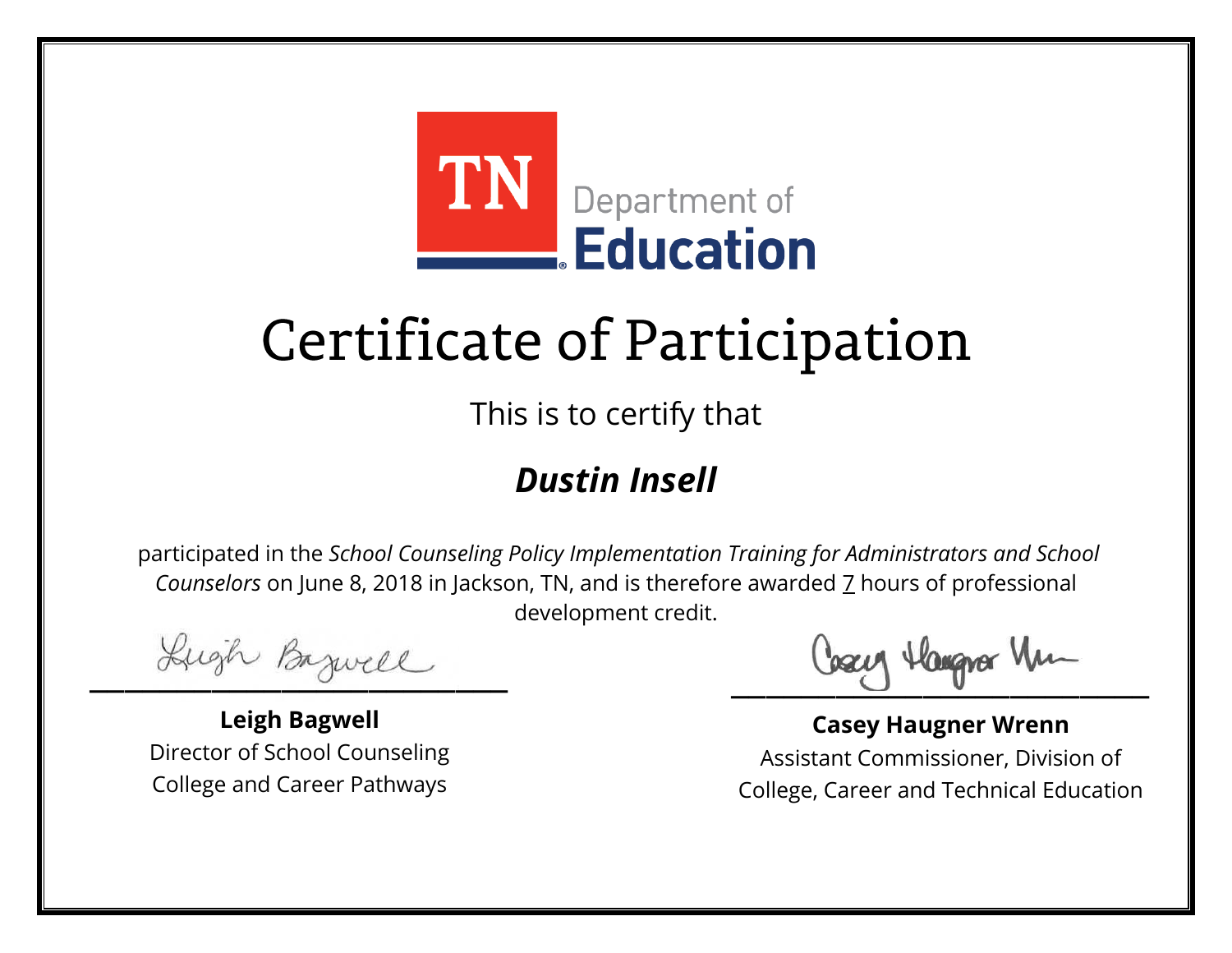

This is to certify that

## *Dorothy Jackson*

Lugh Bazwell

**Leigh Bagwell** Director of School Counseling College and Career Pathways

Cosey Hangra Vm

**Casey Haugner Wrenn** Assistant Commissioner, Division of College, Career and Technical Education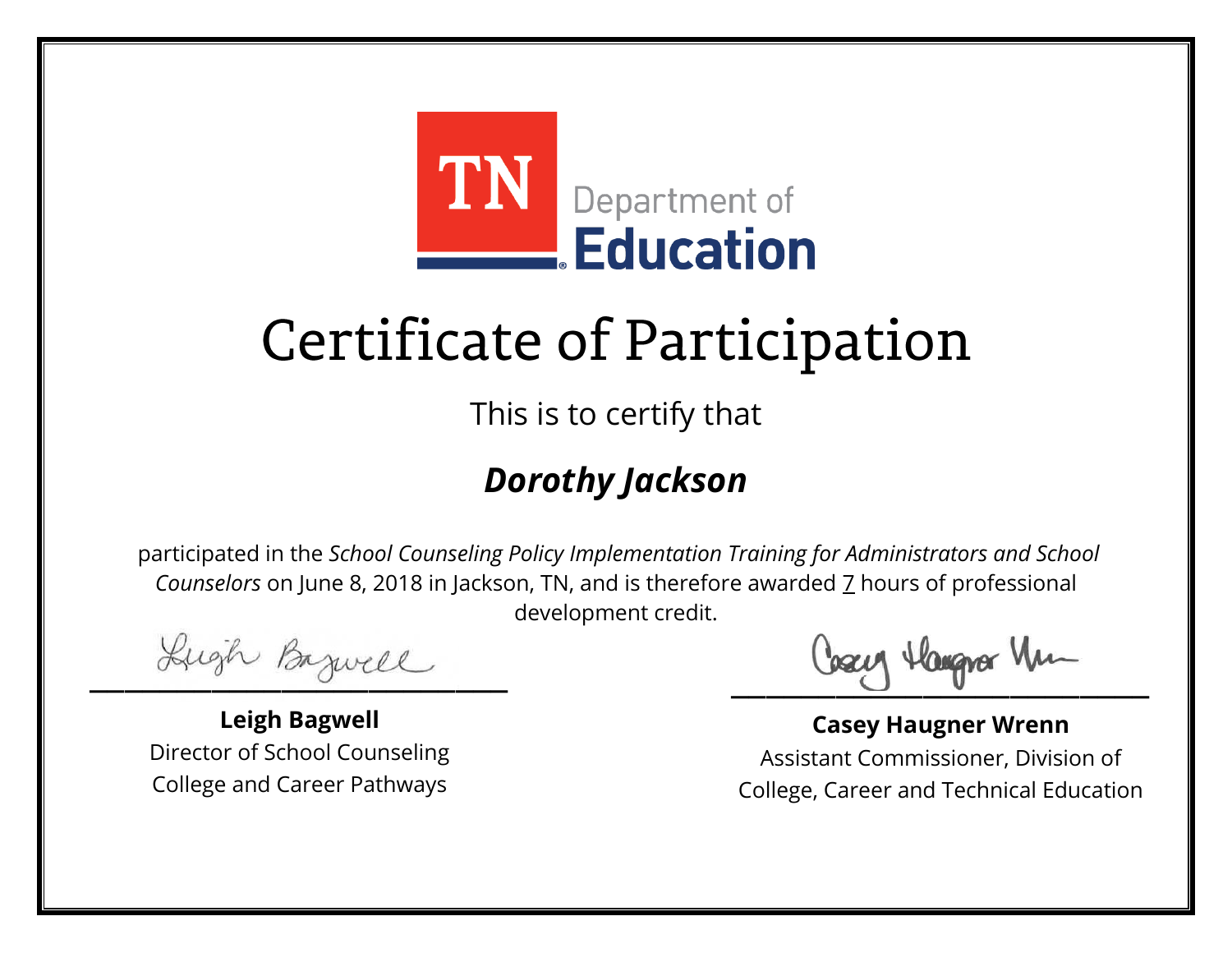

This is to certify that

## *Mary Jackson*

Lugh Bazwell

**Leigh Bagwell** Director of School Counseling College and Career Pathways

Losey Hangra Vm

**Casey Haugner Wrenn** Assistant Commissioner, Division of College, Career and Technical Education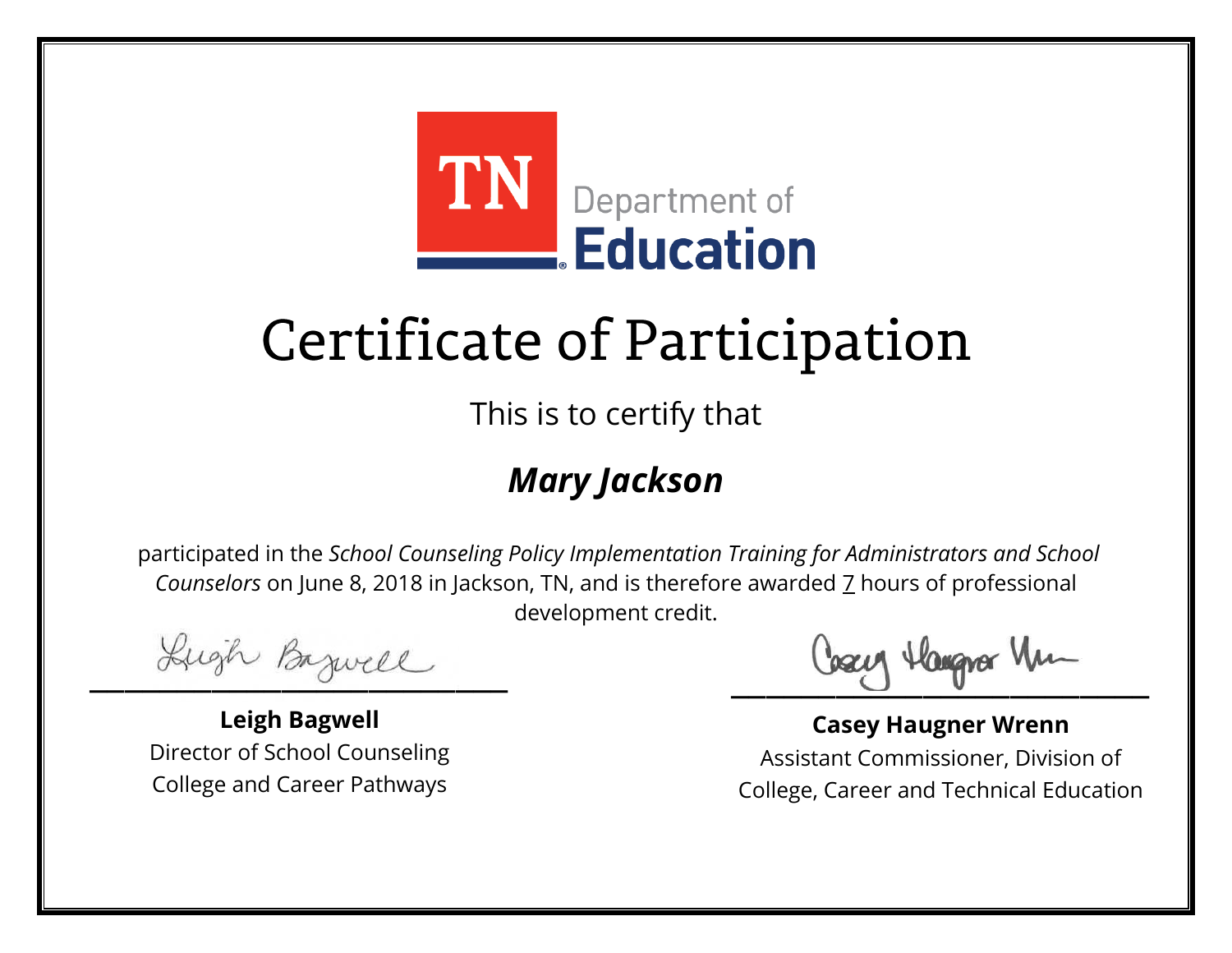

This is to certify that

## *Tiffany Johnson*

Lugh Bazwell

**Leigh Bagwell** Director of School Counseling College and Career Pathways

Losey Hangra Vm

**Casey Haugner Wrenn** Assistant Commissioner, Division of College, Career and Technical Education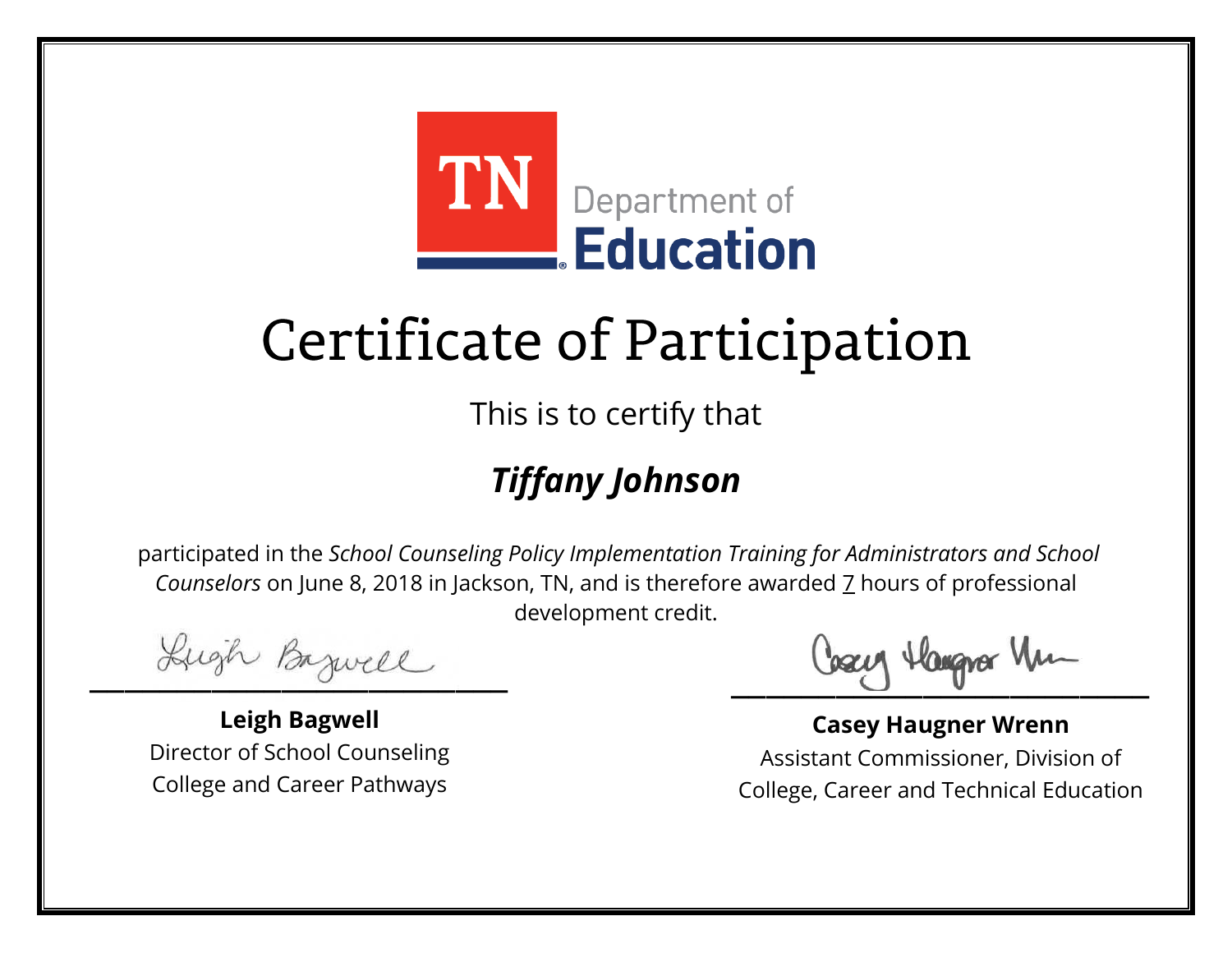

This is to certify that

### *Catherine Korth*

Lugh Bazwell

**Leigh Bagwell** Director of School Counseling College and Career Pathways

Cosey Hangra Vm

**Casey Haugner Wrenn** Assistant Commissioner, Division of College, Career and Technical Education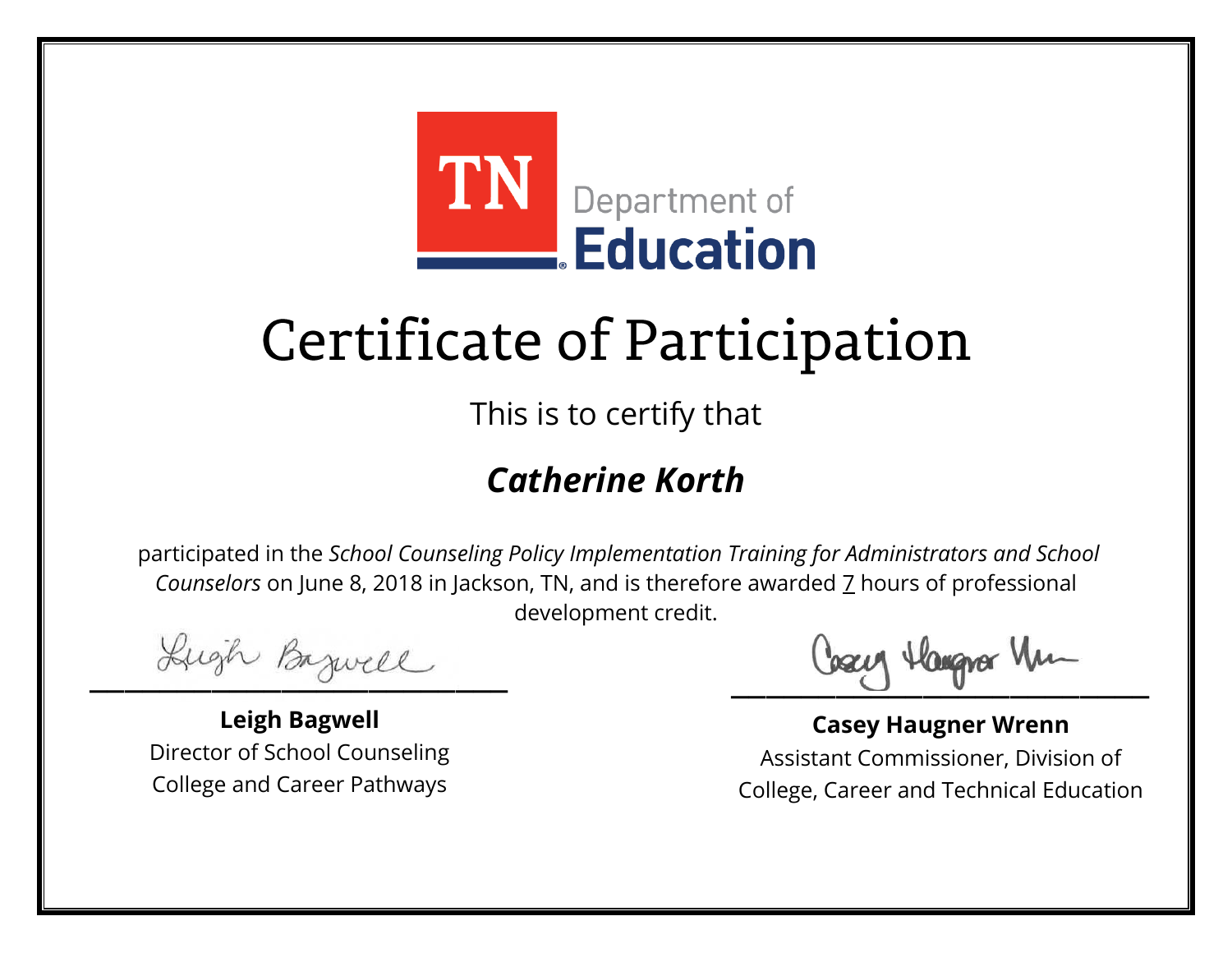

This is to certify that

## *Ashley Kreitz*

Lugh Bazwell

**Leigh Bagwell** Director of School Counseling College and Career Pathways

Losey Hangra Vm

**Casey Haugner Wrenn** Assistant Commissioner, Division of College, Career and Technical Education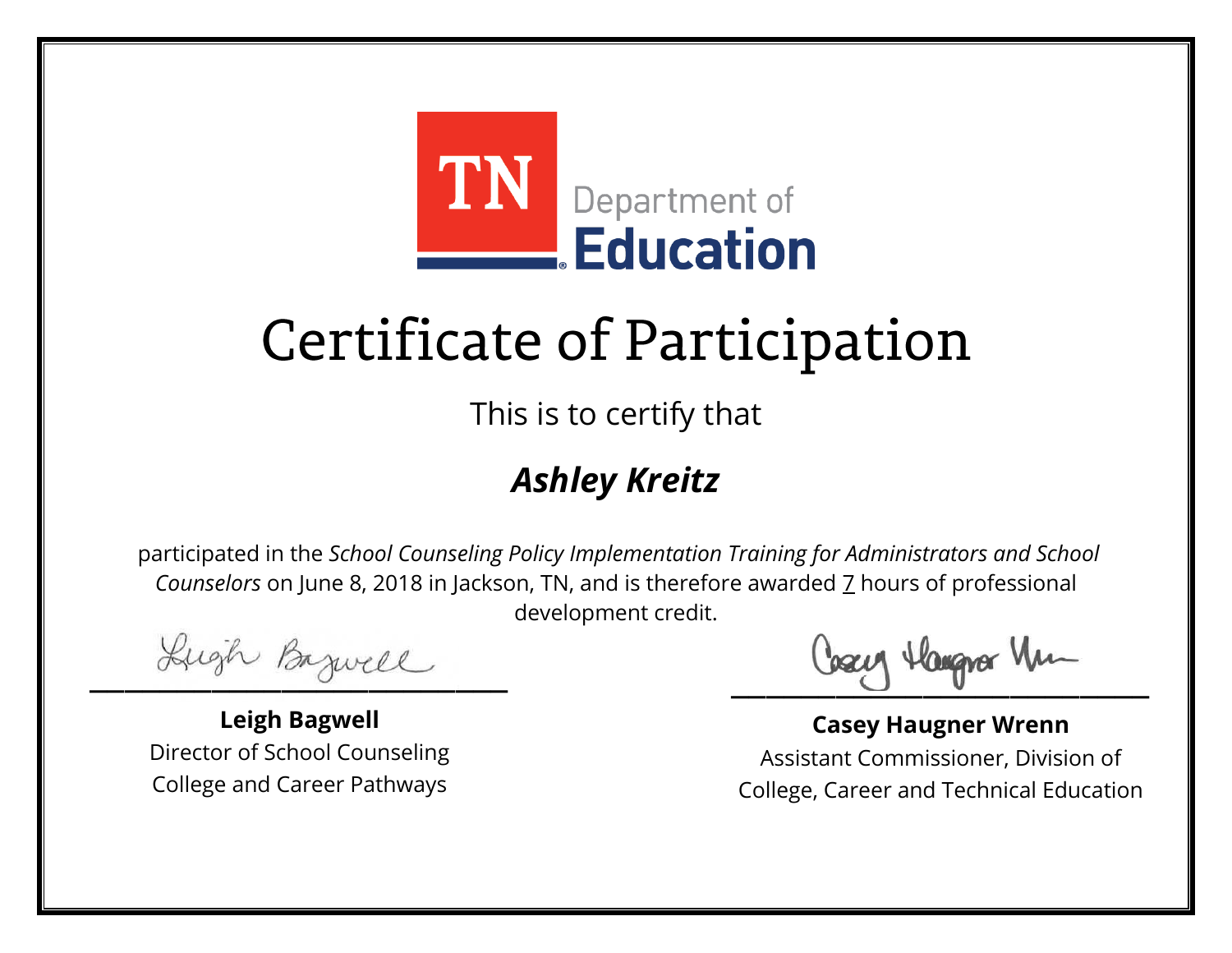

This is to certify that

### *Todd Lewis*

Lugh Bazwell

**Leigh Bagwell** Director of School Counseling College and Career Pathways

Losey Hangra Vm

**Casey Haugner Wrenn** Assistant Commissioner, Division of College, Career and Technical Education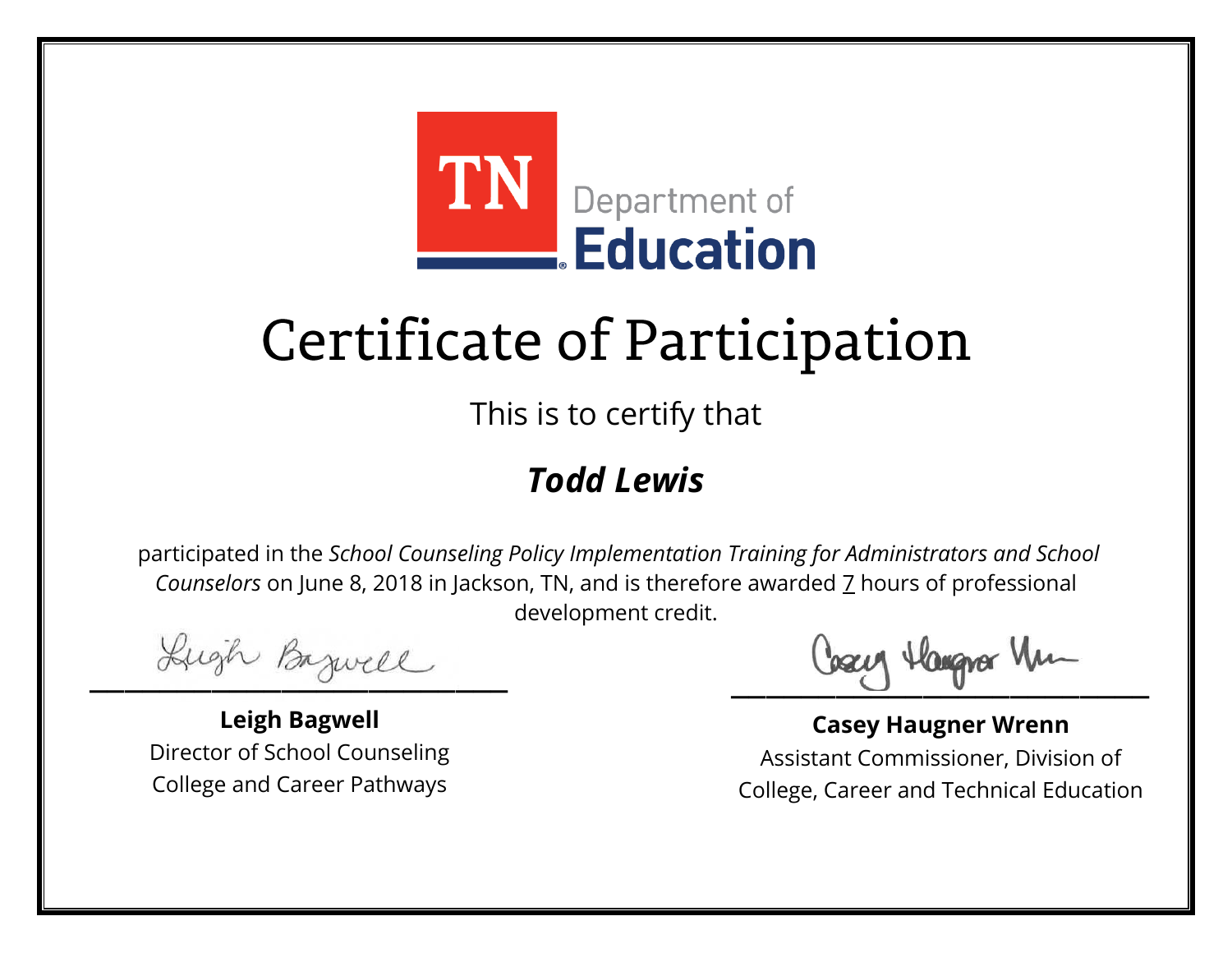

This is to certify that

#### *Nina Makris*

Lugh Bazwell

**Leigh Bagwell** Director of School Counseling College and Career Pathways

Losey Hangra Vm

**Casey Haugner Wrenn** Assistant Commissioner, Division of College, Career and Technical Education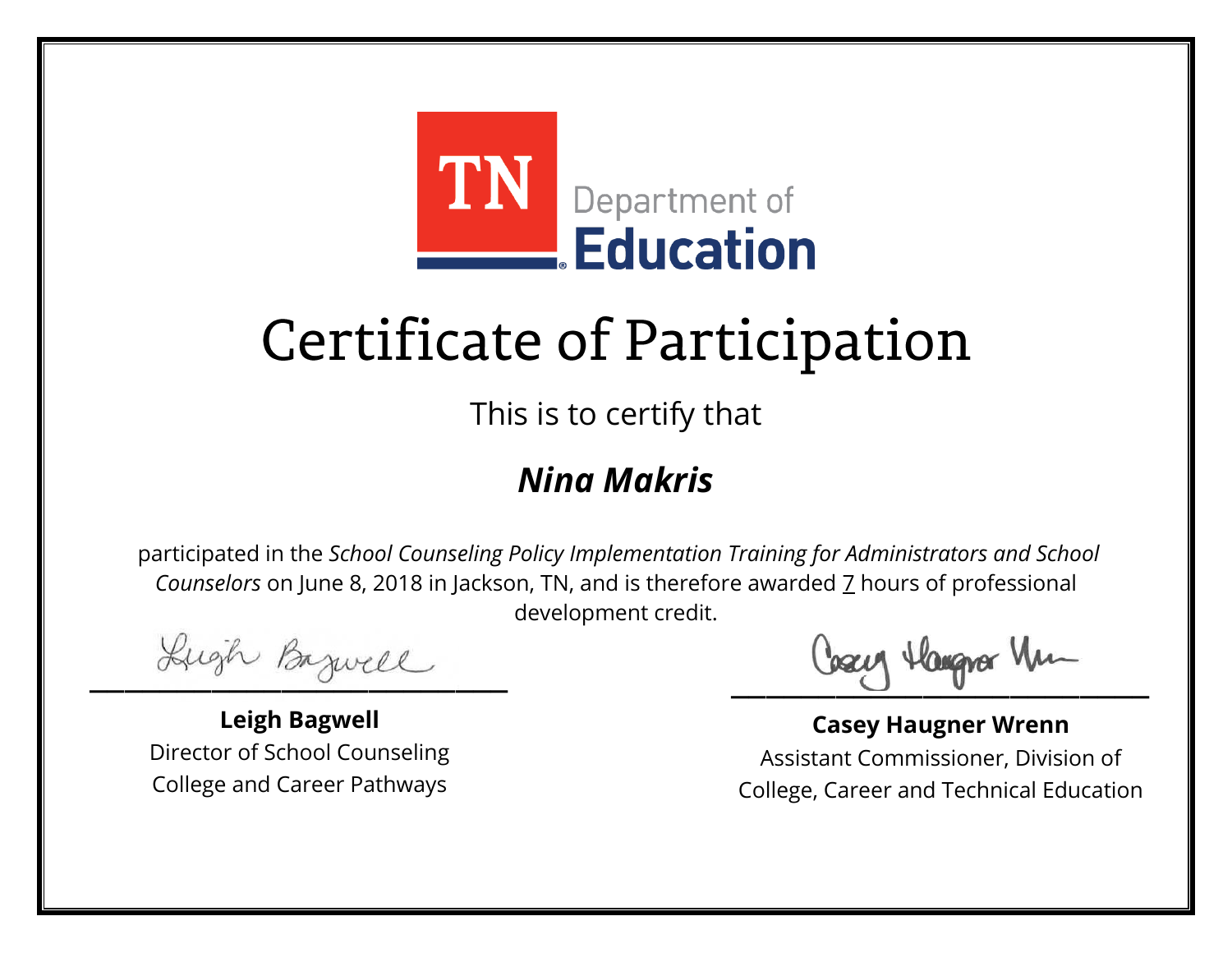

This is to certify that

### *Misty Manthe*

Lugh Bazwell

**Leigh Bagwell** Director of School Counseling College and Career Pathways

Cosey Hangra Vm

**Casey Haugner Wrenn** Assistant Commissioner, Division of College, Career and Technical Education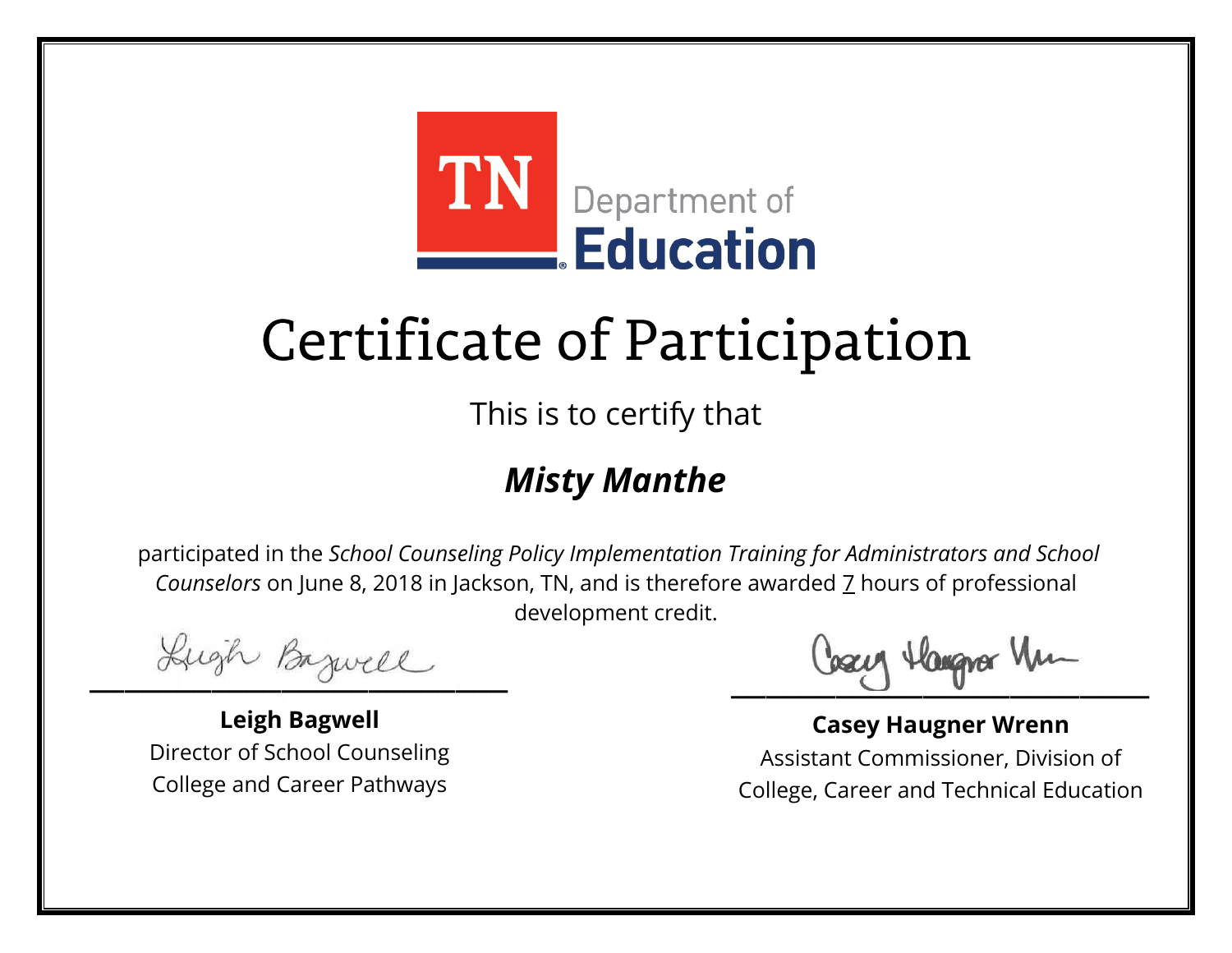

This is to certify that

## *Jennifer McCauley*

Lugh Bazwell

**Leigh Bagwell** Director of School Counseling College and Career Pathways

Losey Hangra Vm

**Casey Haugner Wrenn** Assistant Commissioner, Division of College, Career and Technical Education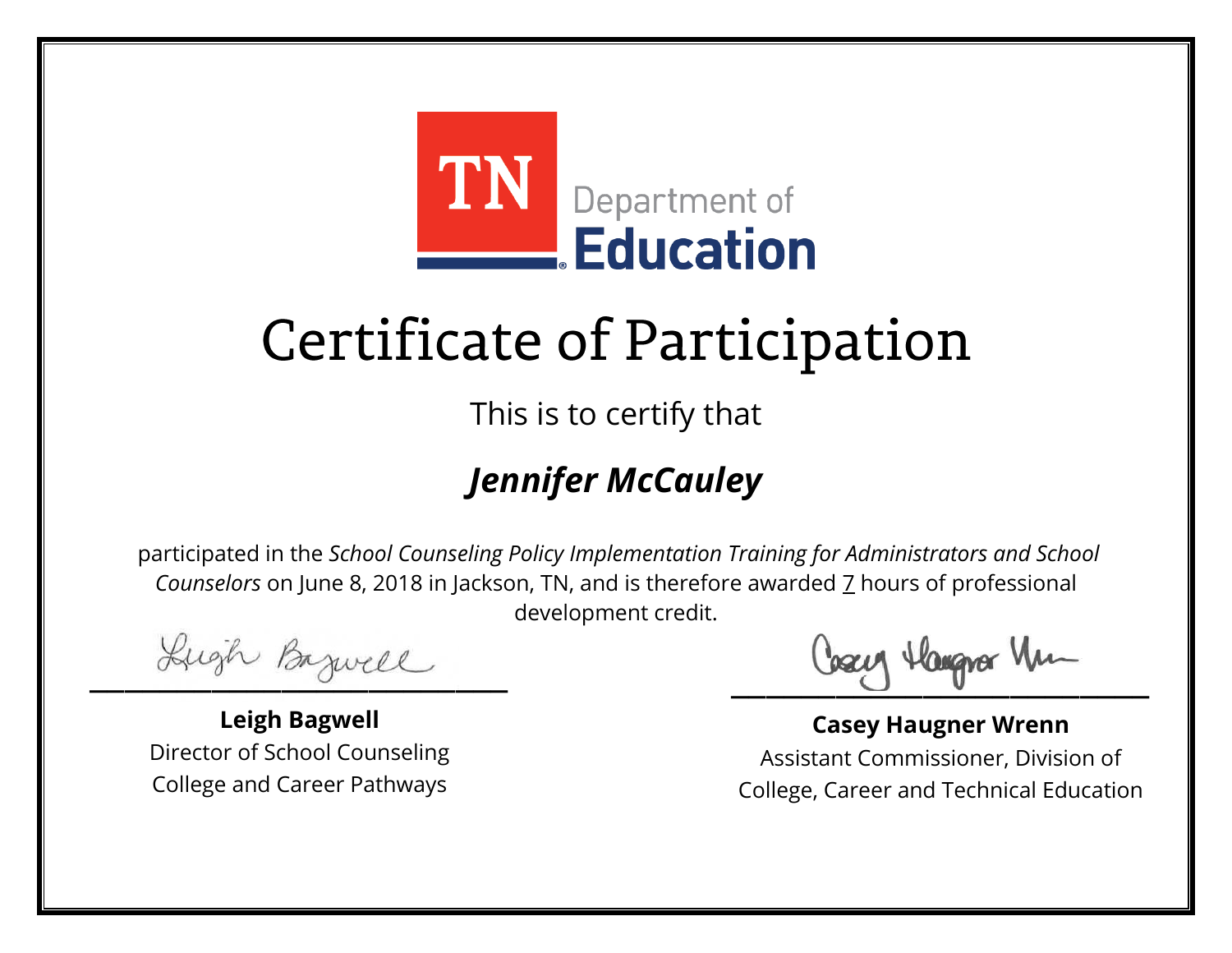

This is to certify that

#### *TaTonya Mercer*

Lugh Bazwell

**Leigh Bagwell** Director of School Counseling College and Career Pathways

Cosey Hangra Vm

**Casey Haugner Wrenn** Assistant Commissioner, Division of College, Career and Technical Education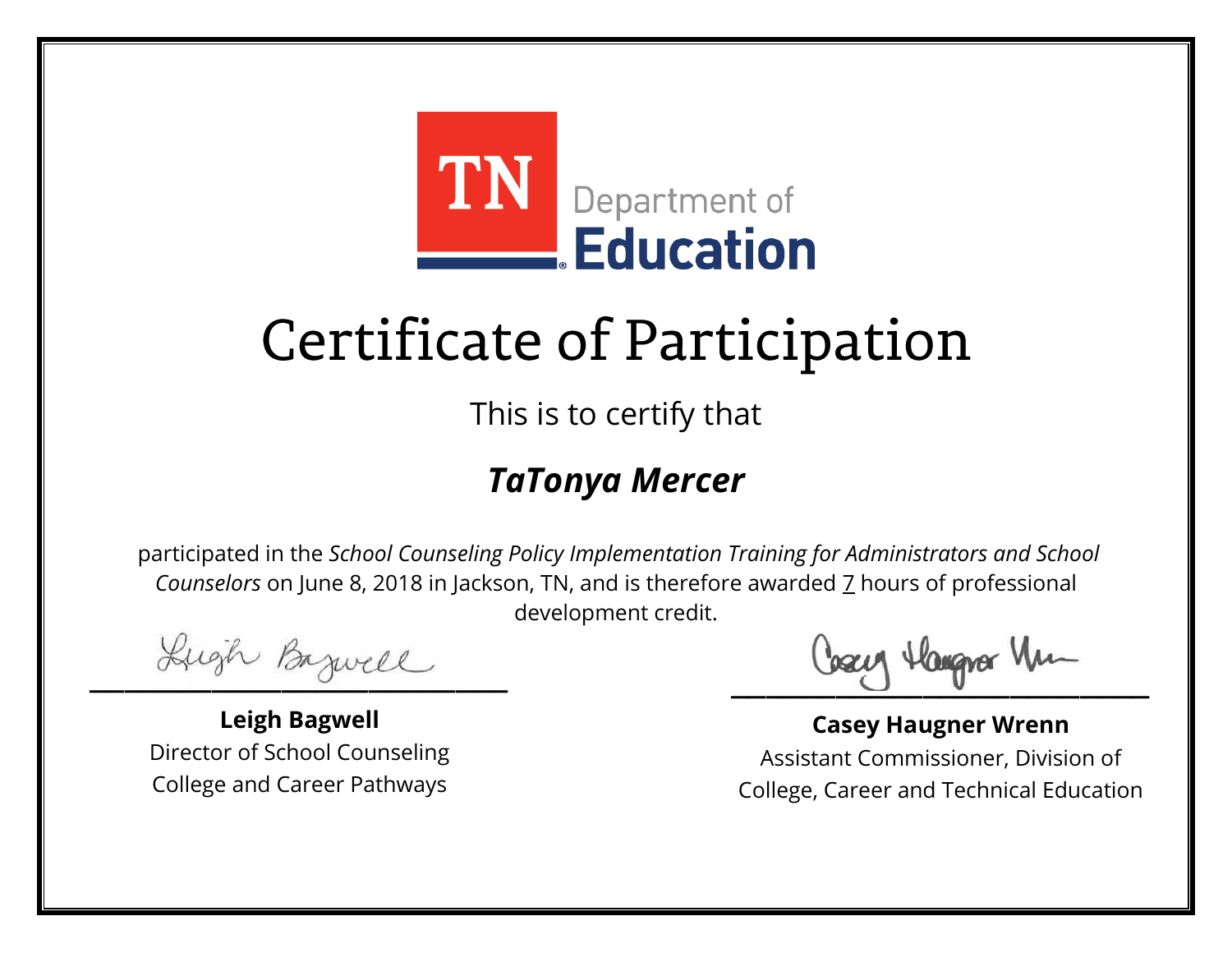

This is to certify that

### *shelly miller*

Lugh Bazwell

**Leigh Bagwell** Director of School Counseling College and Career Pathways

Losey Hangra Vm

**Casey Haugner Wrenn** Assistant Commissioner, Division of College, Career and Technical Education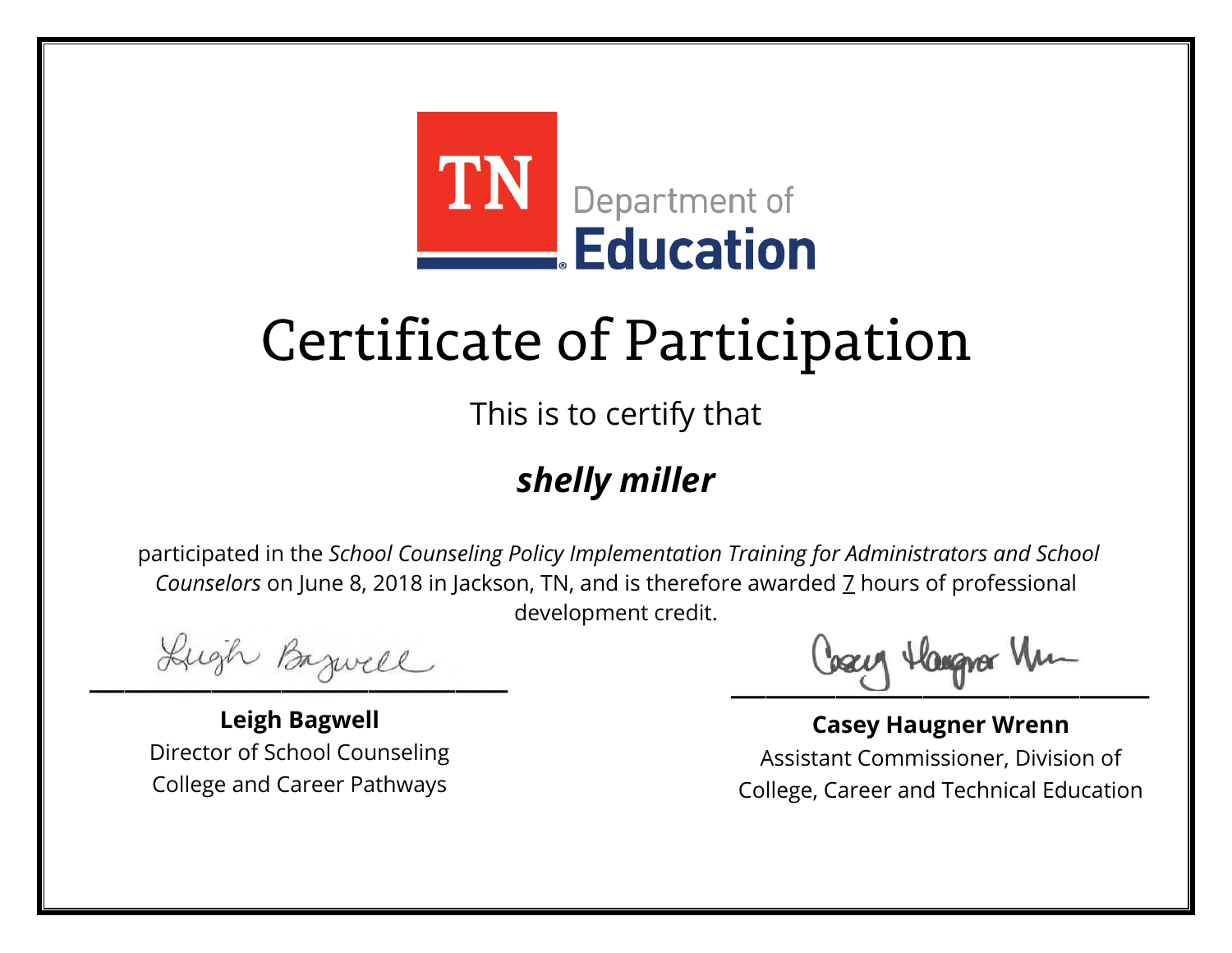

This is to certify that

## *Pamela Moffatt*

Lugh Bazwell

**Leigh Bagwell** Director of School Counseling College and Career Pathways

Cosey Hangra Vm

**Casey Haugner Wrenn** Assistant Commissioner, Division of College, Career and Technical Education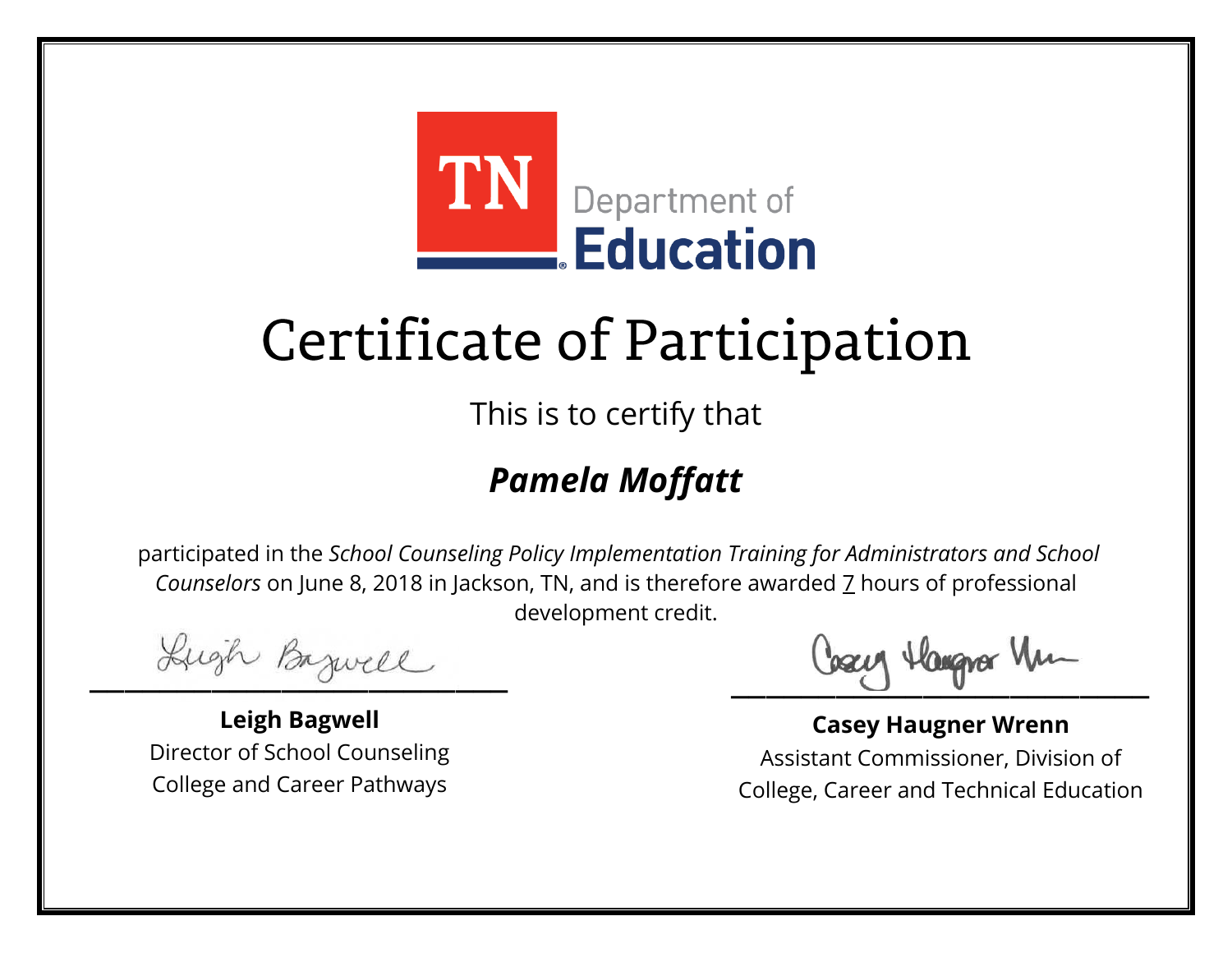

This is to certify that

## *Candice Mosby*

Lugh Bazwell

**Leigh Bagwell** Director of School Counseling College and Career Pathways

Cosey Hangra Vm

**Casey Haugner Wrenn** Assistant Commissioner, Division of College, Career and Technical Education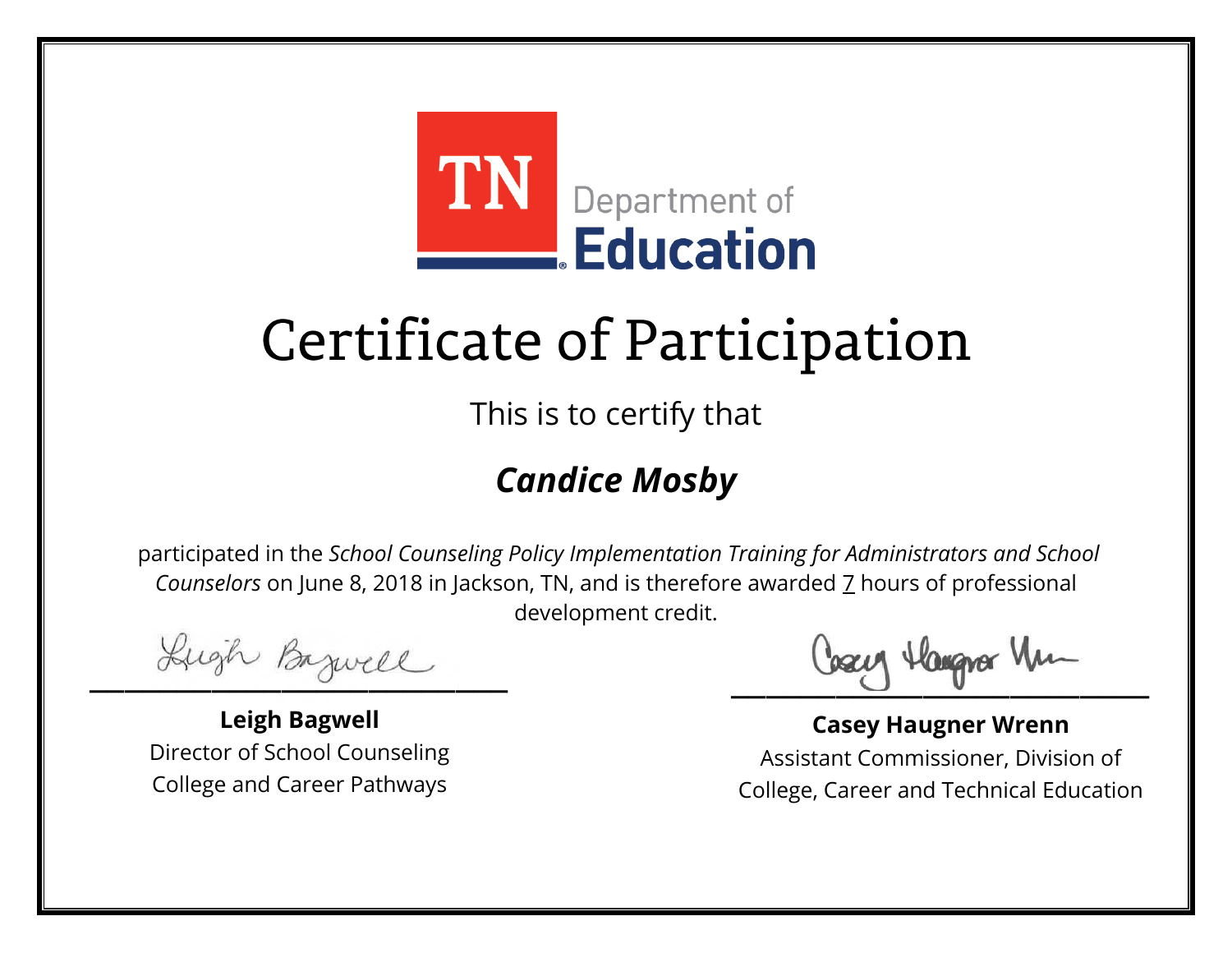

This is to certify that

## *Len Phegley*

Lugh Bazwell

**Leigh Bagwell** Director of School Counseling College and Career Pathways

Losey Hangra Vm

**Casey Haugner Wrenn** Assistant Commissioner, Division of College, Career and Technical Education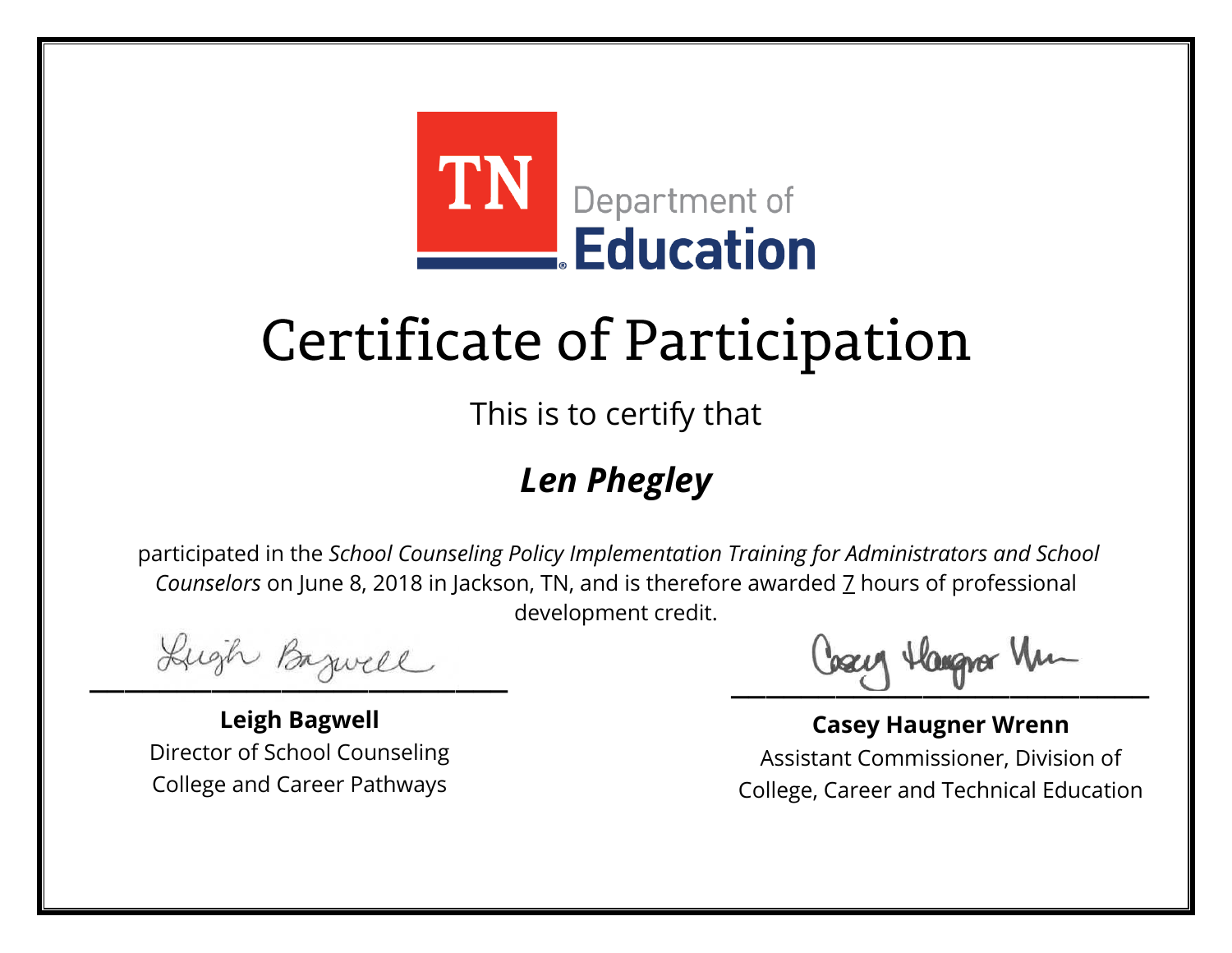

This is to certify that

### *Jonathan Pritchett*

Lugh Bazwell

**Leigh Bagwell** Director of School Counseling College and Career Pathways

Cosey Hangra Vm

**Casey Haugner Wrenn** Assistant Commissioner, Division of College, Career and Technical Education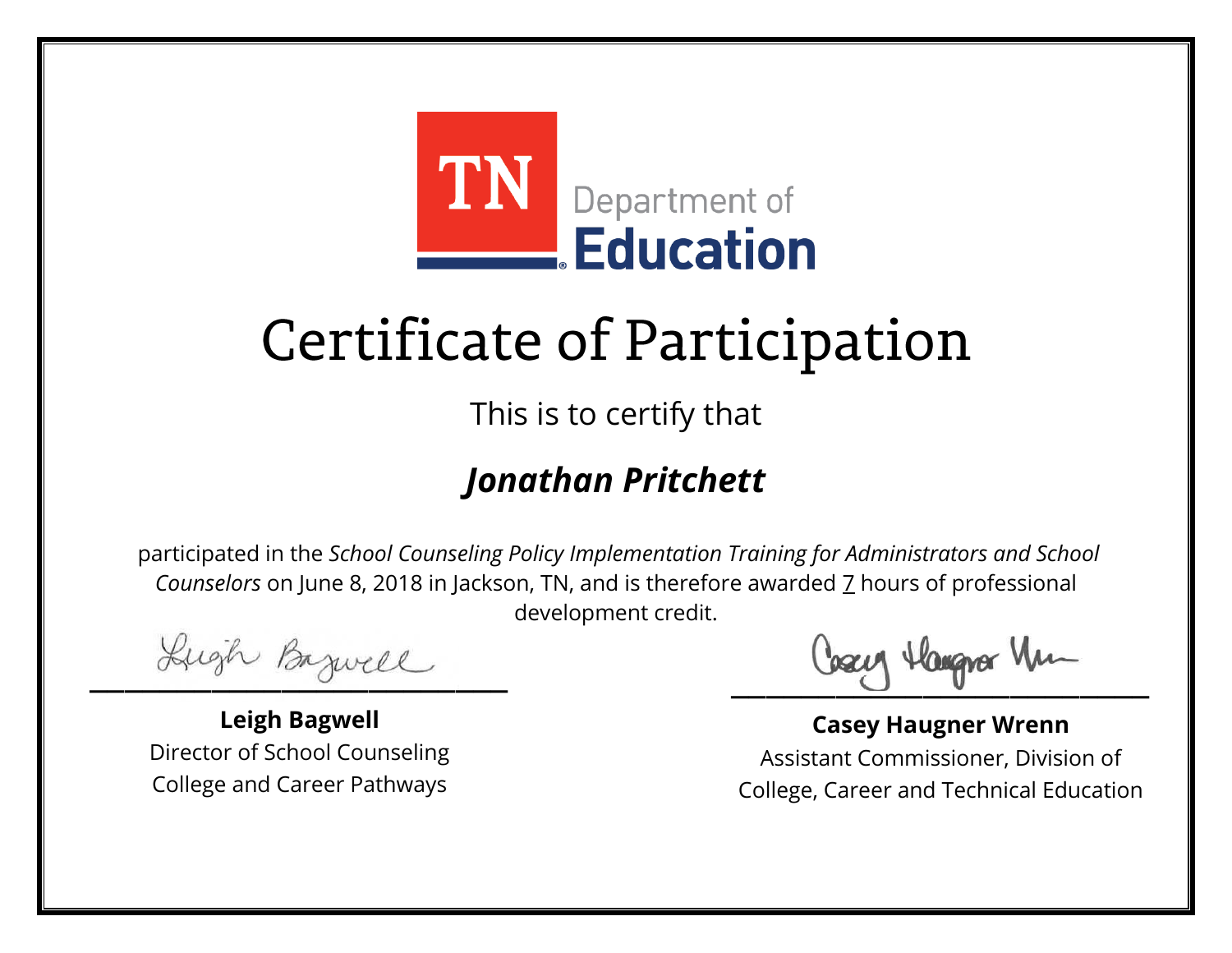

This is to certify that

## *Cynthia Ray*

Lugh Bazwell

**Leigh Bagwell** Director of School Counseling College and Career Pathways

Losey Hangra Vm

**Casey Haugner Wrenn** Assistant Commissioner, Division of College, Career and Technical Education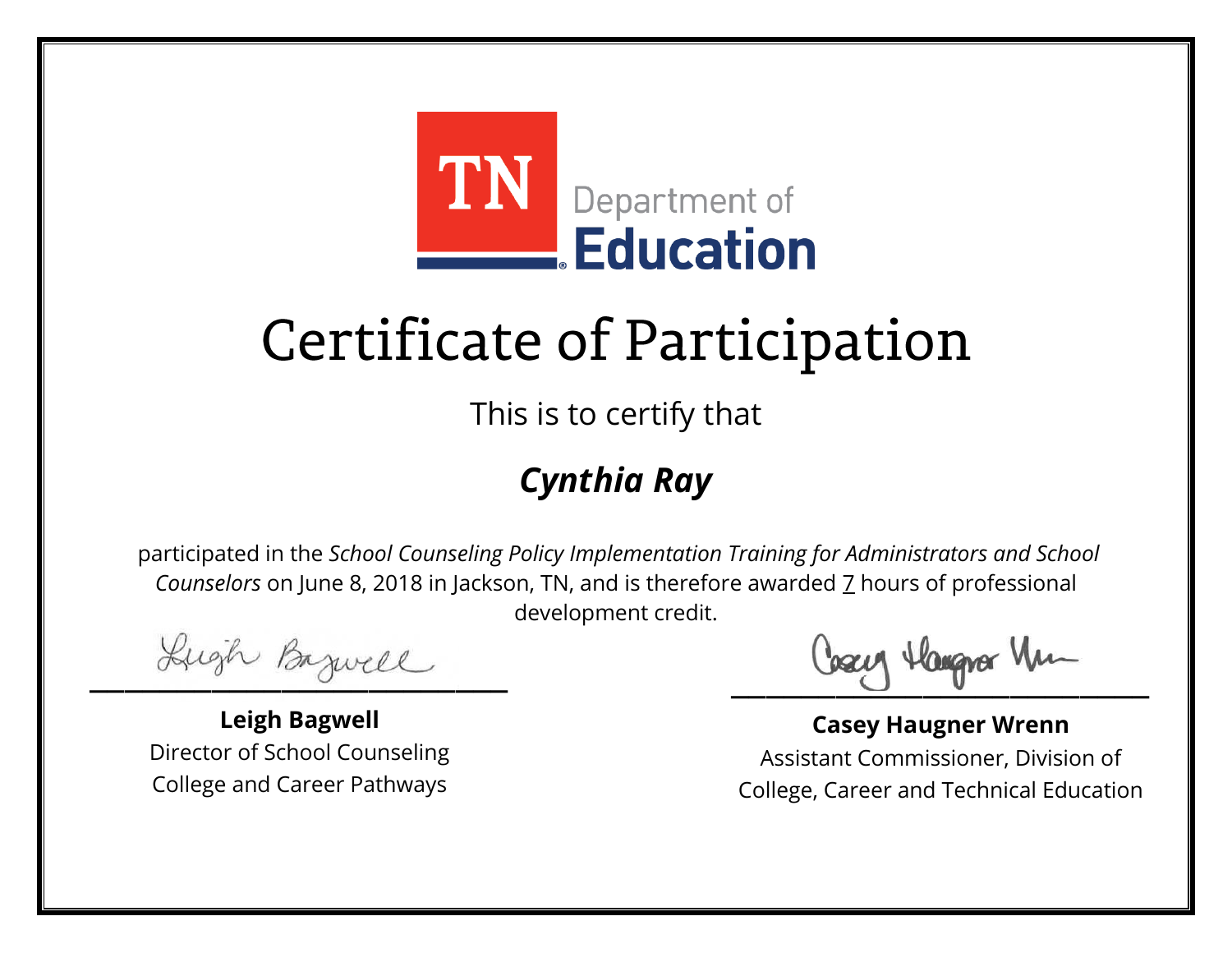

This is to certify that

### *Rachel Reich*

Lugh Bazwell

**Leigh Bagwell** Director of School Counseling College and Career Pathways

Losey Hangra Vm

**Casey Haugner Wrenn** Assistant Commissioner, Division of College, Career and Technical Education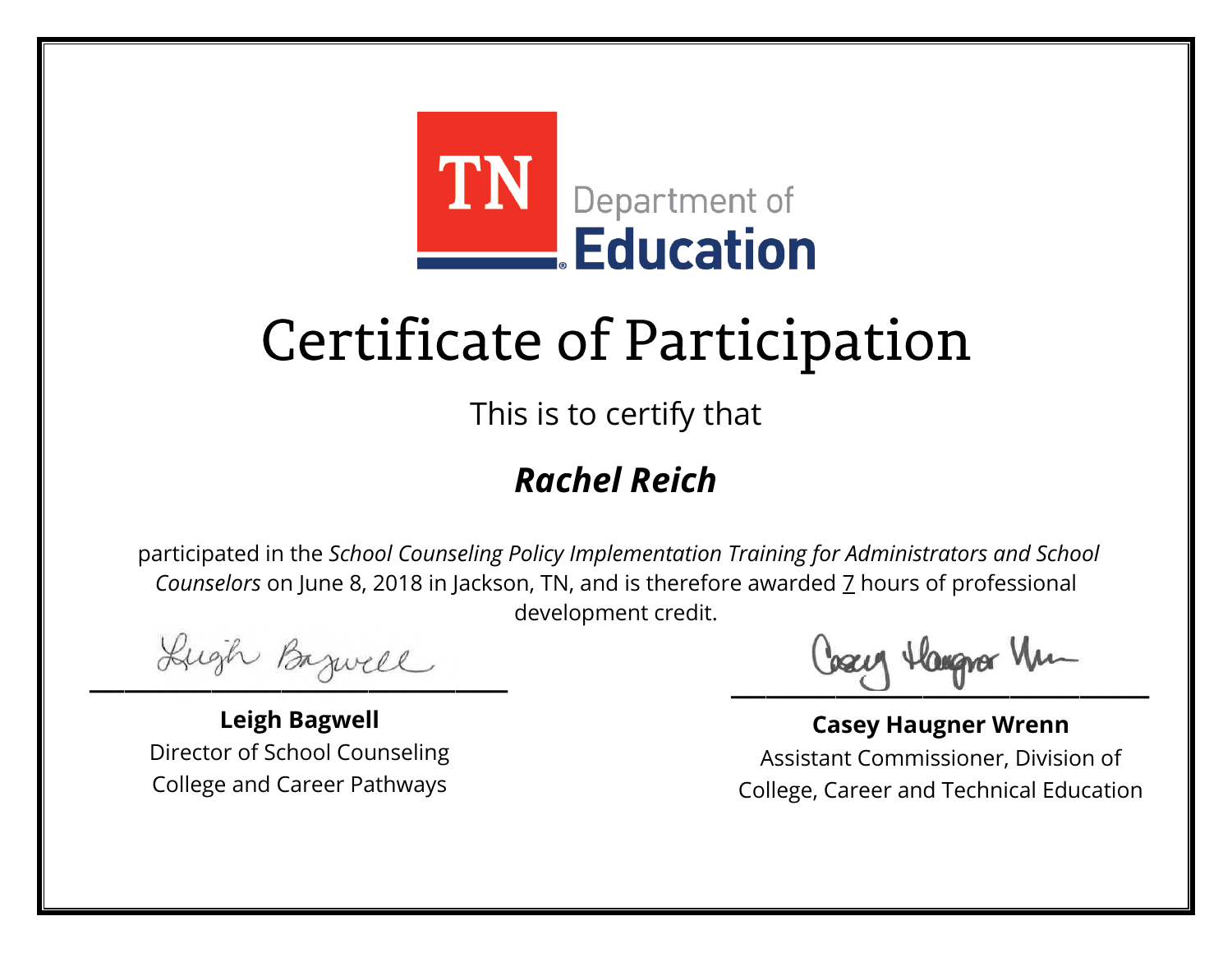

This is to certify that

### *Arlene Richardson*

Lugh Bazwell

**Leigh Bagwell** Director of School Counseling College and Career Pathways

Cosey Hangra Vm

**Casey Haugner Wrenn** Assistant Commissioner, Division of College, Career and Technical Education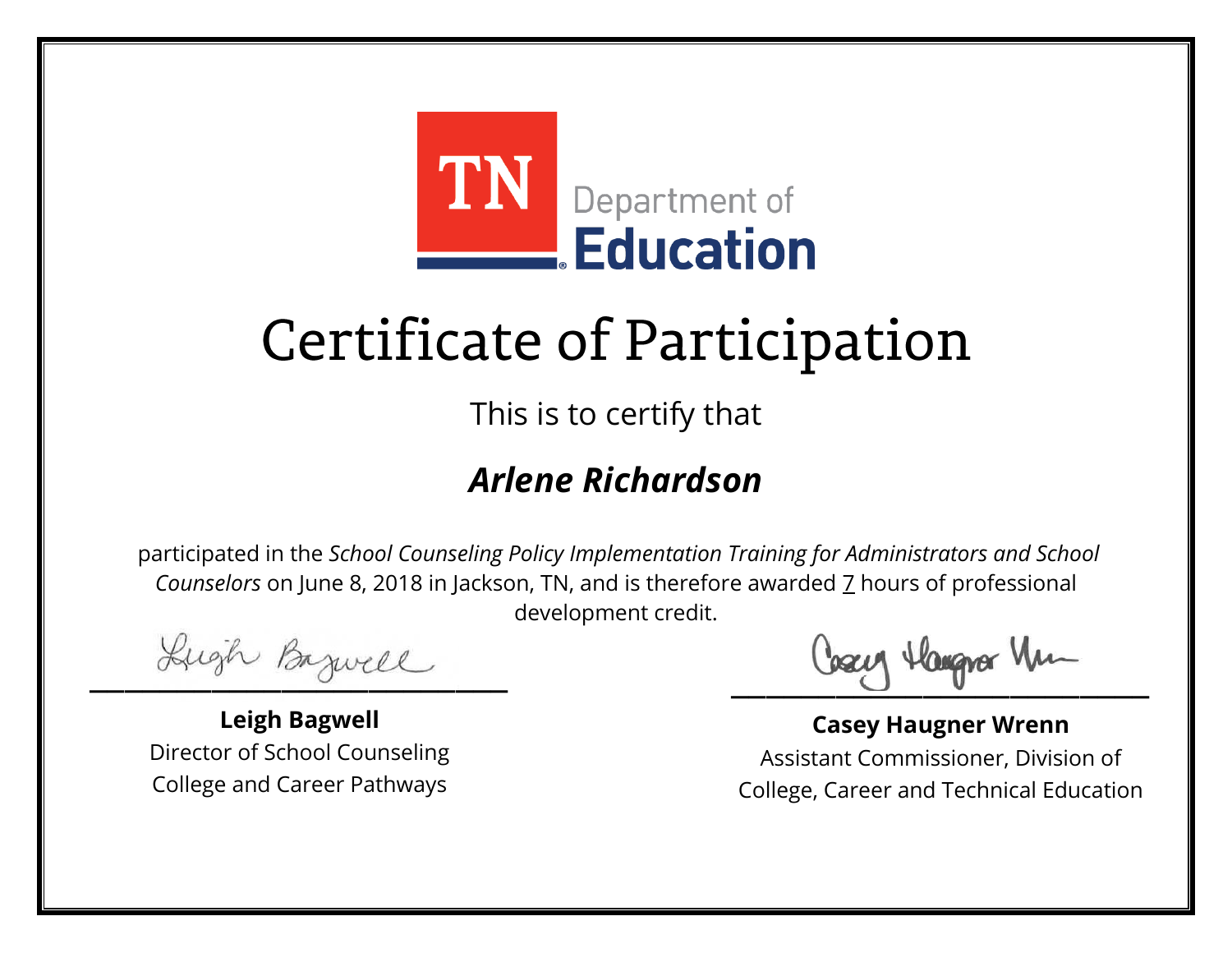

This is to certify that

#### *Temeika Robinson*

Lugh Bazwell

**Leigh Bagwell** Director of School Counseling College and Career Pathways

Cosey Hangra Vm

**Casey Haugner Wrenn** Assistant Commissioner, Division of College, Career and Technical Education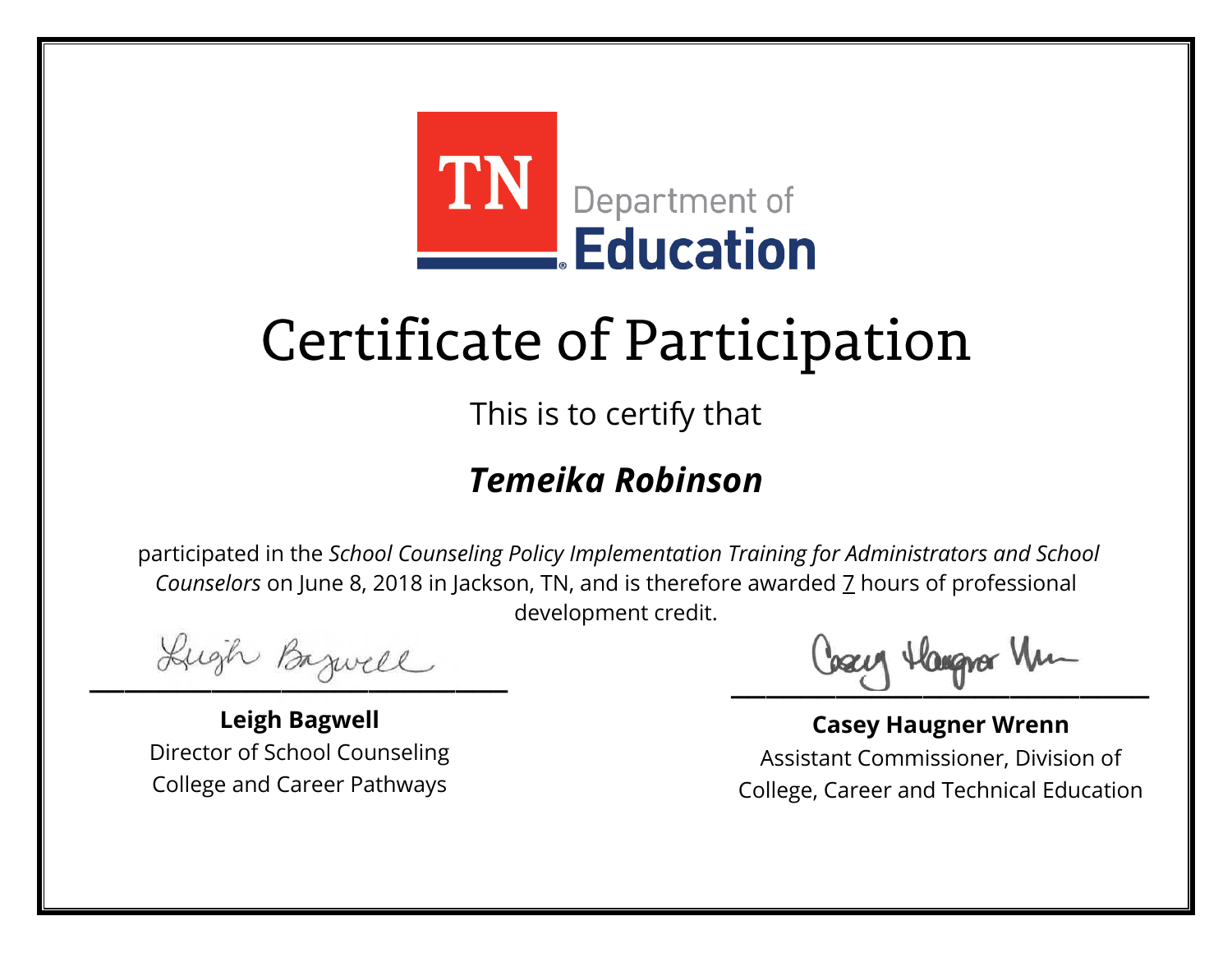

This is to certify that

## *Ally Rogers*

Lugh Bazwell

**Leigh Bagwell** Director of School Counseling College and Career Pathways

Losey Hangra Vm

**Casey Haugner Wrenn** Assistant Commissioner, Division of College, Career and Technical Education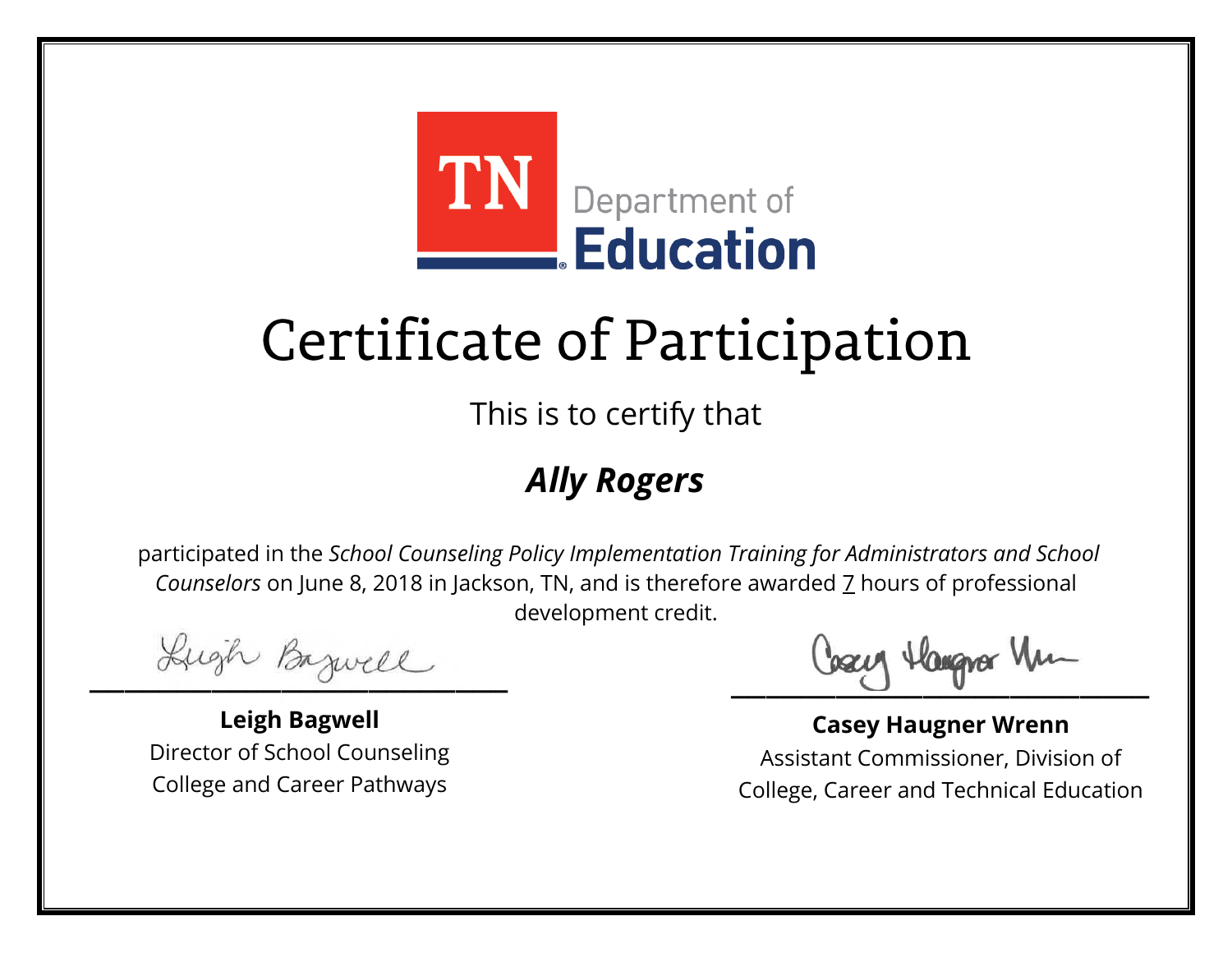

This is to certify that

#### *Renee Rowsey*

Lugh Bazwell

**Leigh Bagwell** Director of School Counseling College and Career Pathways

Losey Hangra Vm

**Casey Haugner Wrenn** Assistant Commissioner, Division of College, Career and Technical Education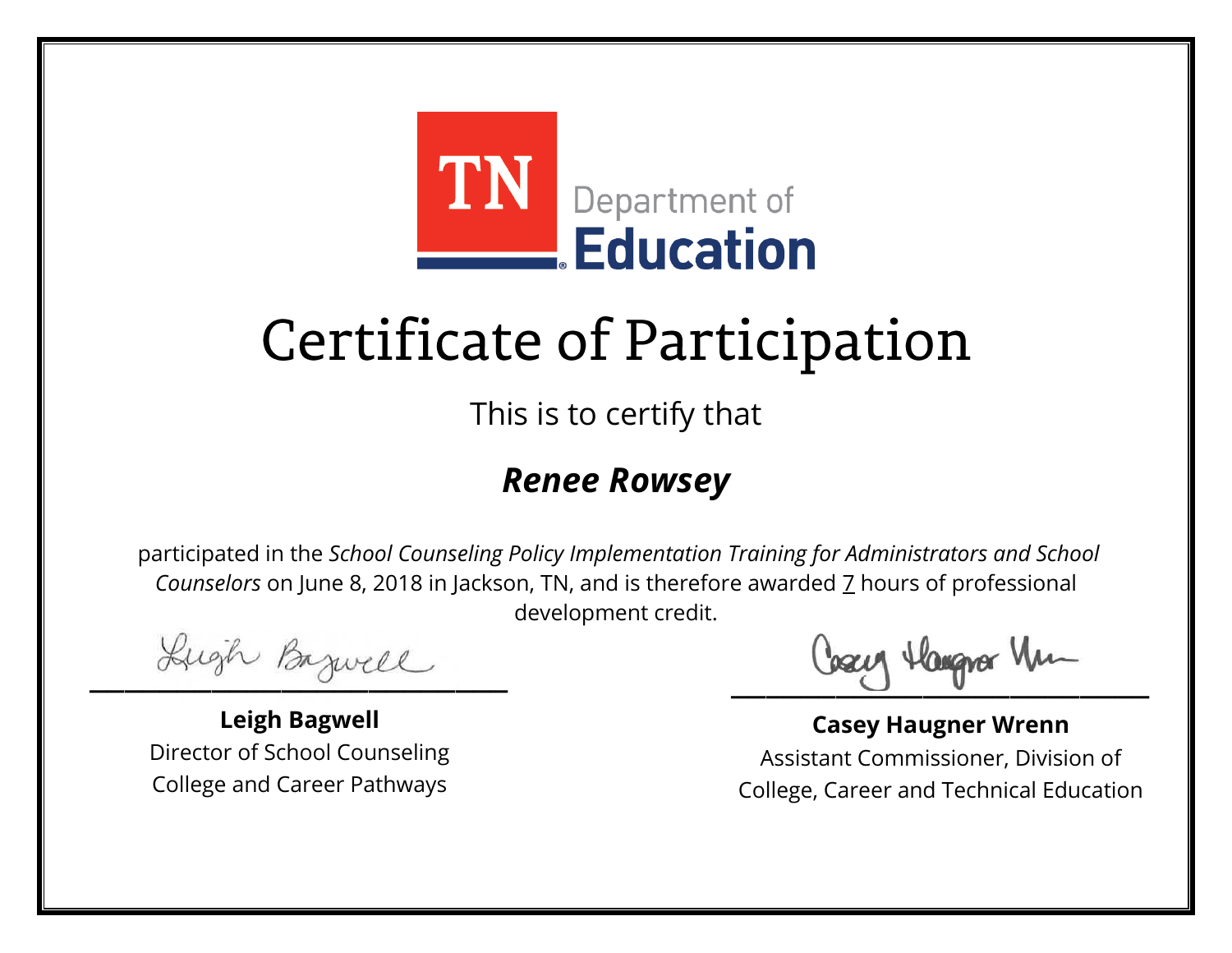

This is to certify that

#### *Tena Rowsey*

Lugh Bazwell

**Leigh Bagwell** Director of School Counseling College and Career Pathways

Losey Hangra Vm

**Casey Haugner Wrenn** Assistant Commissioner, Division of College, Career and Technical Education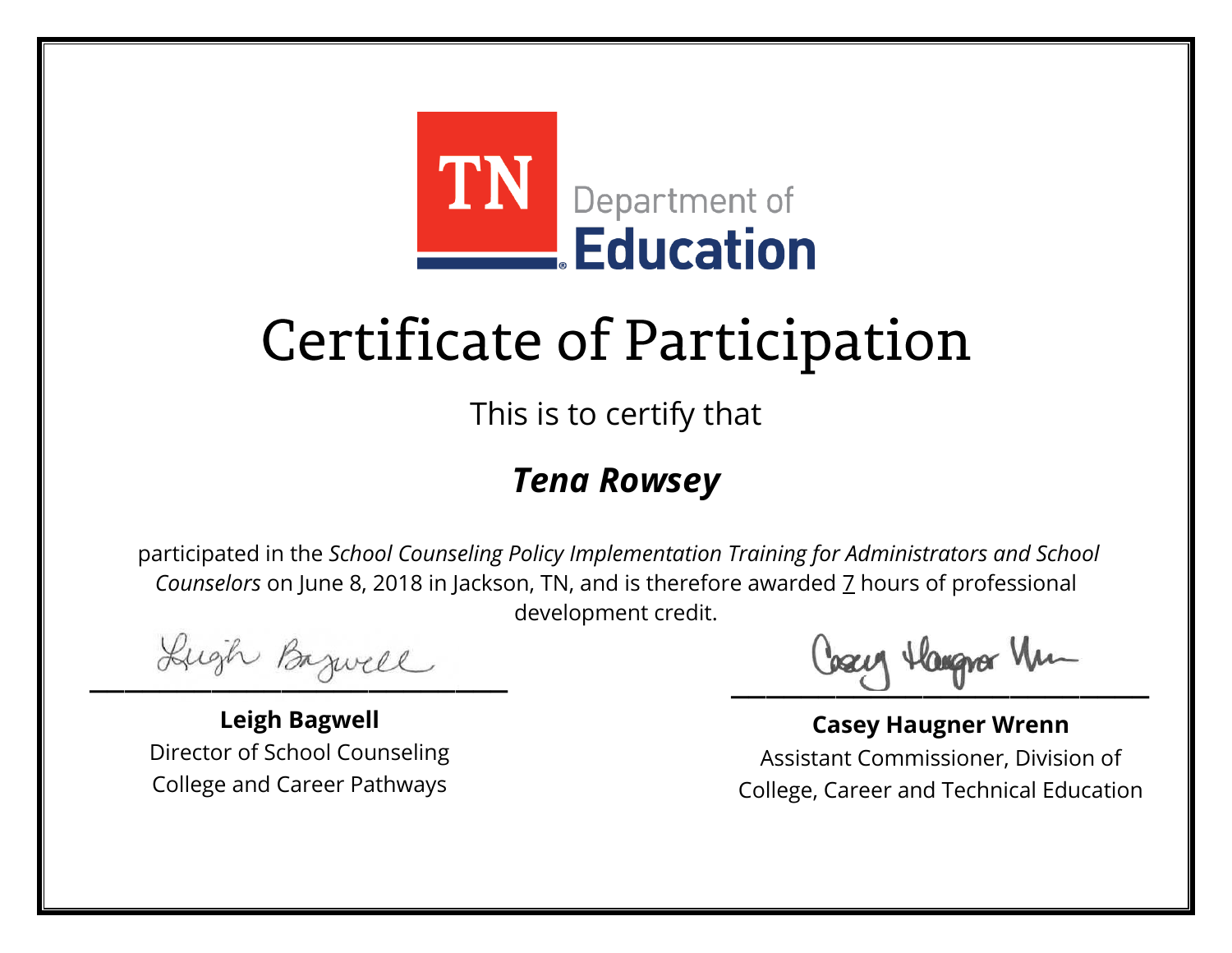

This is to certify that

#### *Sara Schmitt*

Lugh Bazwell

**Leigh Bagwell** Director of School Counseling College and Career Pathways

Losey Hangra Vm

**Casey Haugner Wrenn** Assistant Commissioner, Division of College, Career and Technical Education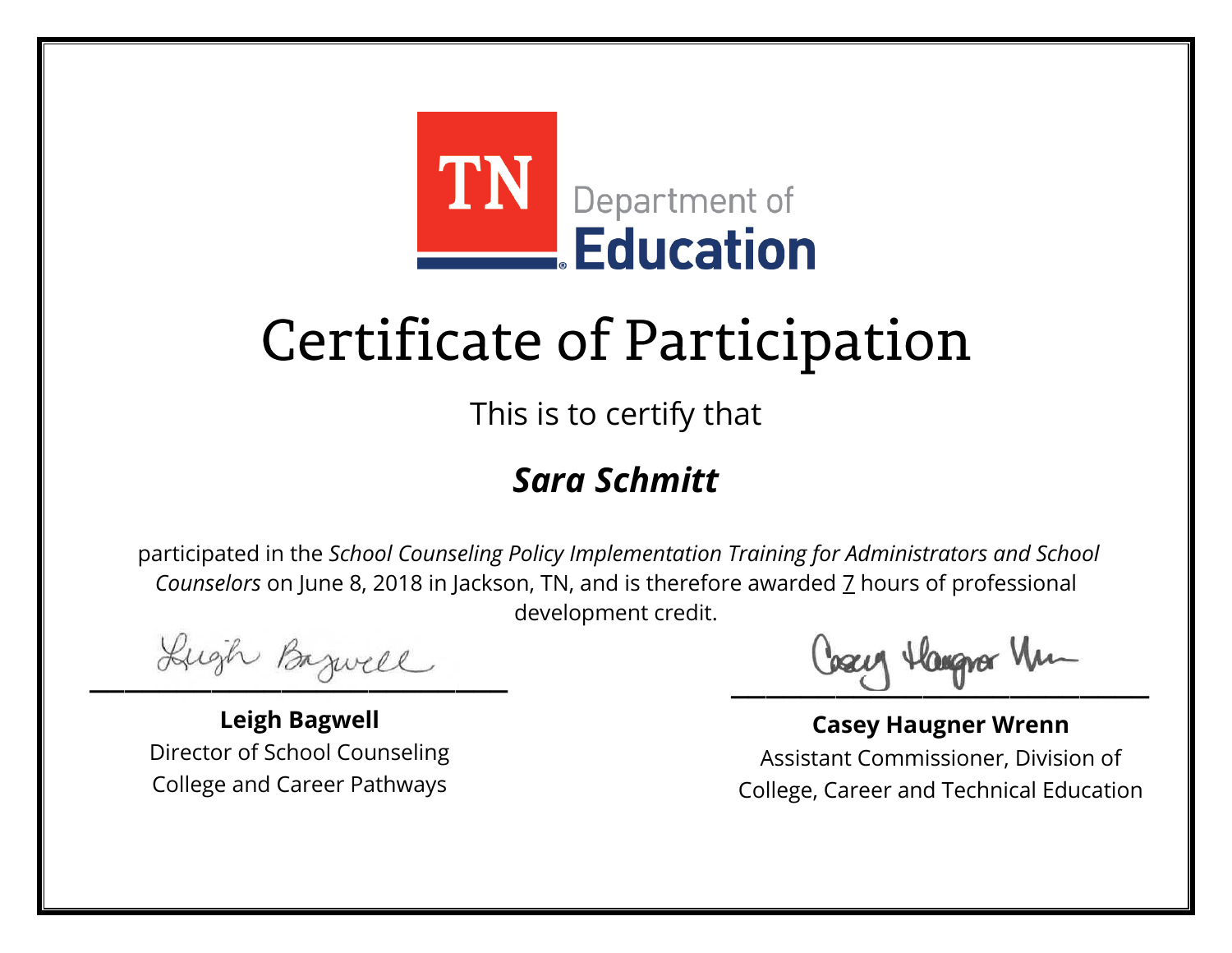

This is to certify that

### *Alisheia Scott*

Lugh Bazwell

**Leigh Bagwell** Director of School Counseling College and Career Pathways

Losey Hangra Vm

**Casey Haugner Wrenn** Assistant Commissioner, Division of College, Career and Technical Education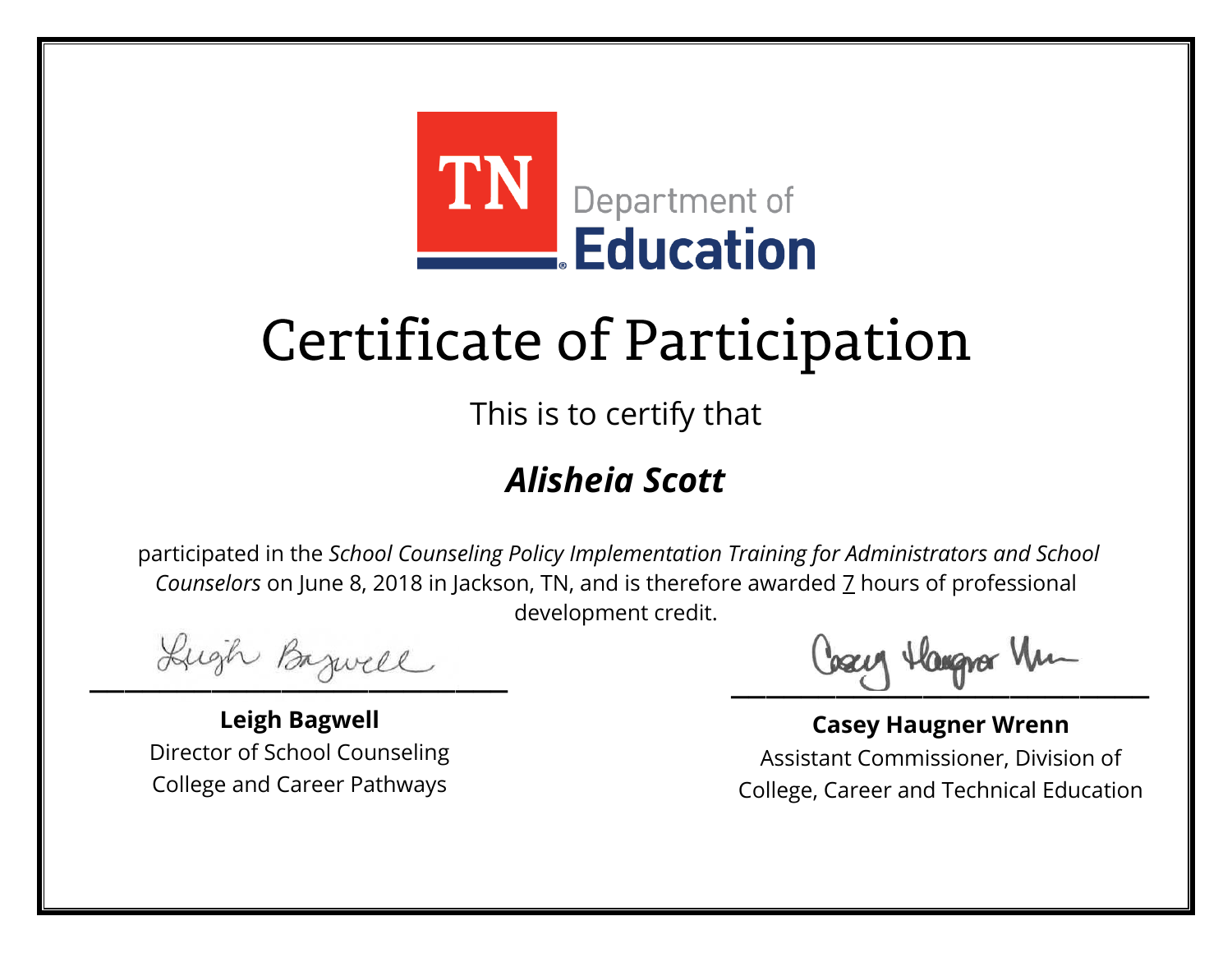

This is to certify that

## *Elizabeth Sills*

Lugh Bazwell

**Leigh Bagwell** Director of School Counseling College and Career Pathways

Losey Hangra Vm

**Casey Haugner Wrenn** Assistant Commissioner, Division of College, Career and Technical Education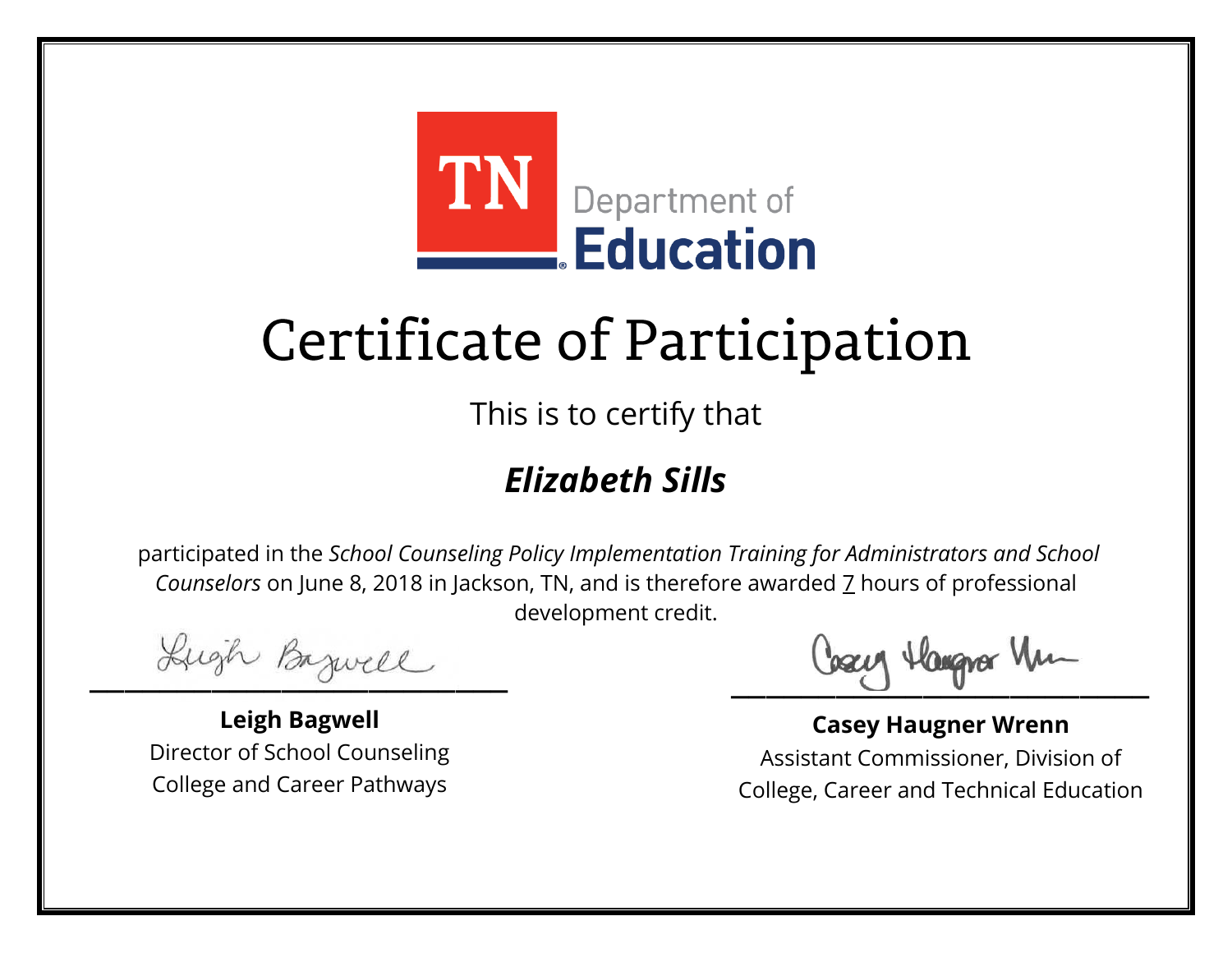

This is to certify that

## *Shelley Smith*

Lugh Bazwell

**Leigh Bagwell** Director of School Counseling College and Career Pathways

Losey Hangra Vm

**Casey Haugner Wrenn** Assistant Commissioner, Division of College, Career and Technical Education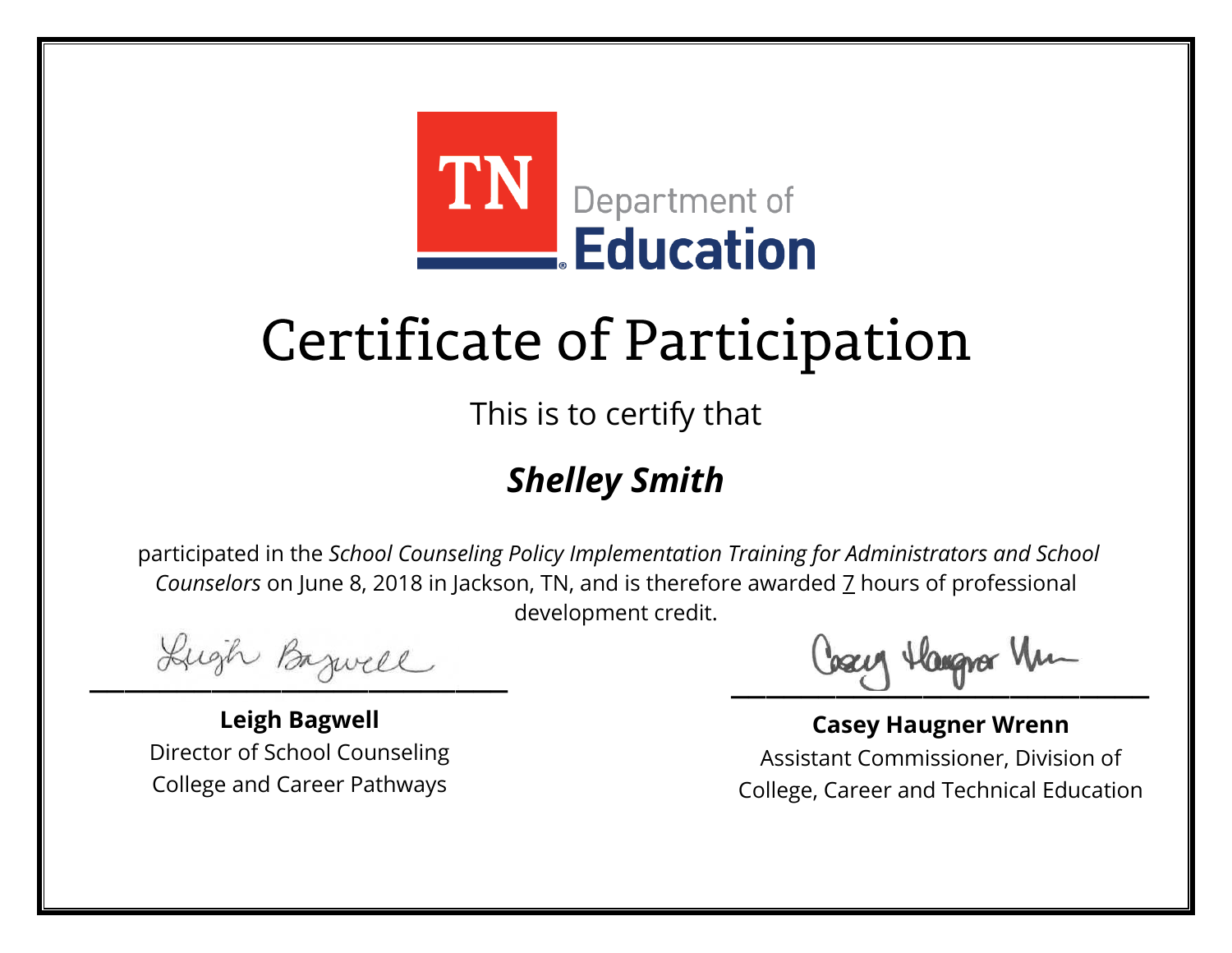

This is to certify that

#### *Dwana Sneed*

Lugh Bazwell

**Leigh Bagwell** Director of School Counseling College and Career Pathways

Losey Hangra Vm

**Casey Haugner Wrenn** Assistant Commissioner, Division of College, Career and Technical Education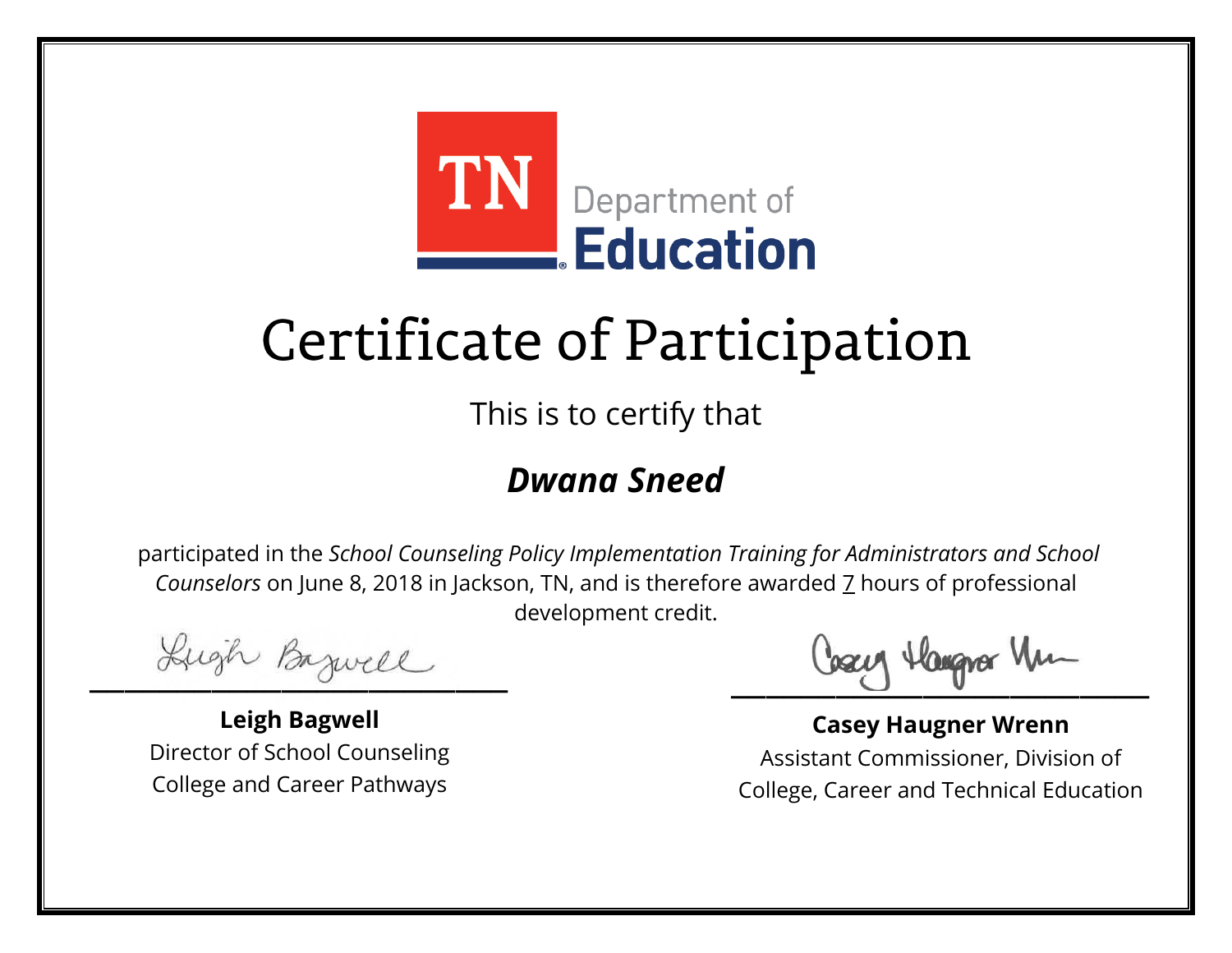

This is to certify that

### *Morgan Troutt*

Lugh Bazwell

**Leigh Bagwell** Director of School Counseling College and Career Pathways

Cosey Hangra Vm

**Casey Haugner Wrenn** Assistant Commissioner, Division of College, Career and Technical Education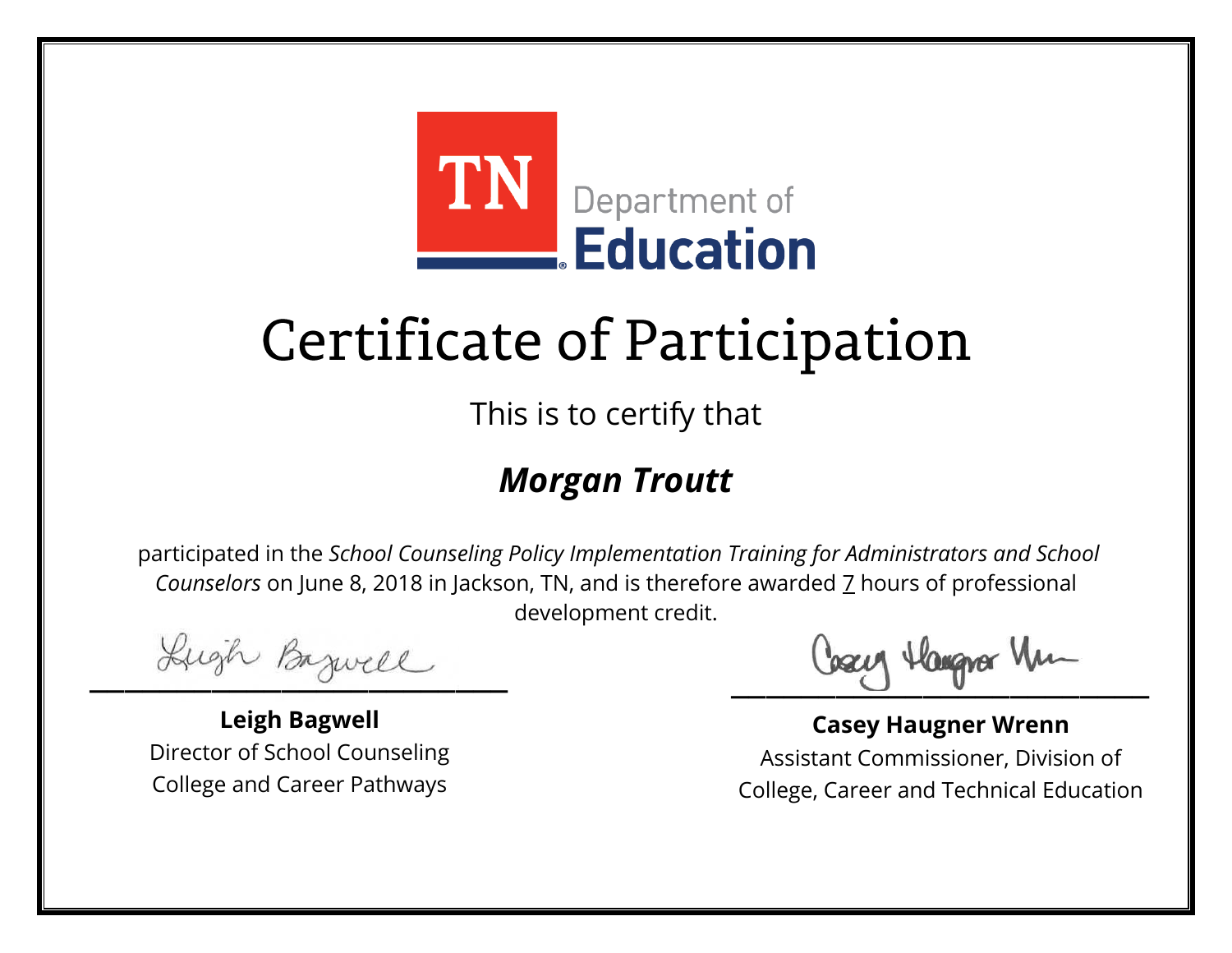

This is to certify that

#### *Blair Vincent*

Lugh Bazwell

**Leigh Bagwell** Director of School Counseling College and Career Pathways

Losey Hangra Vm

**Casey Haugner Wrenn** Assistant Commissioner, Division of College, Career and Technical Education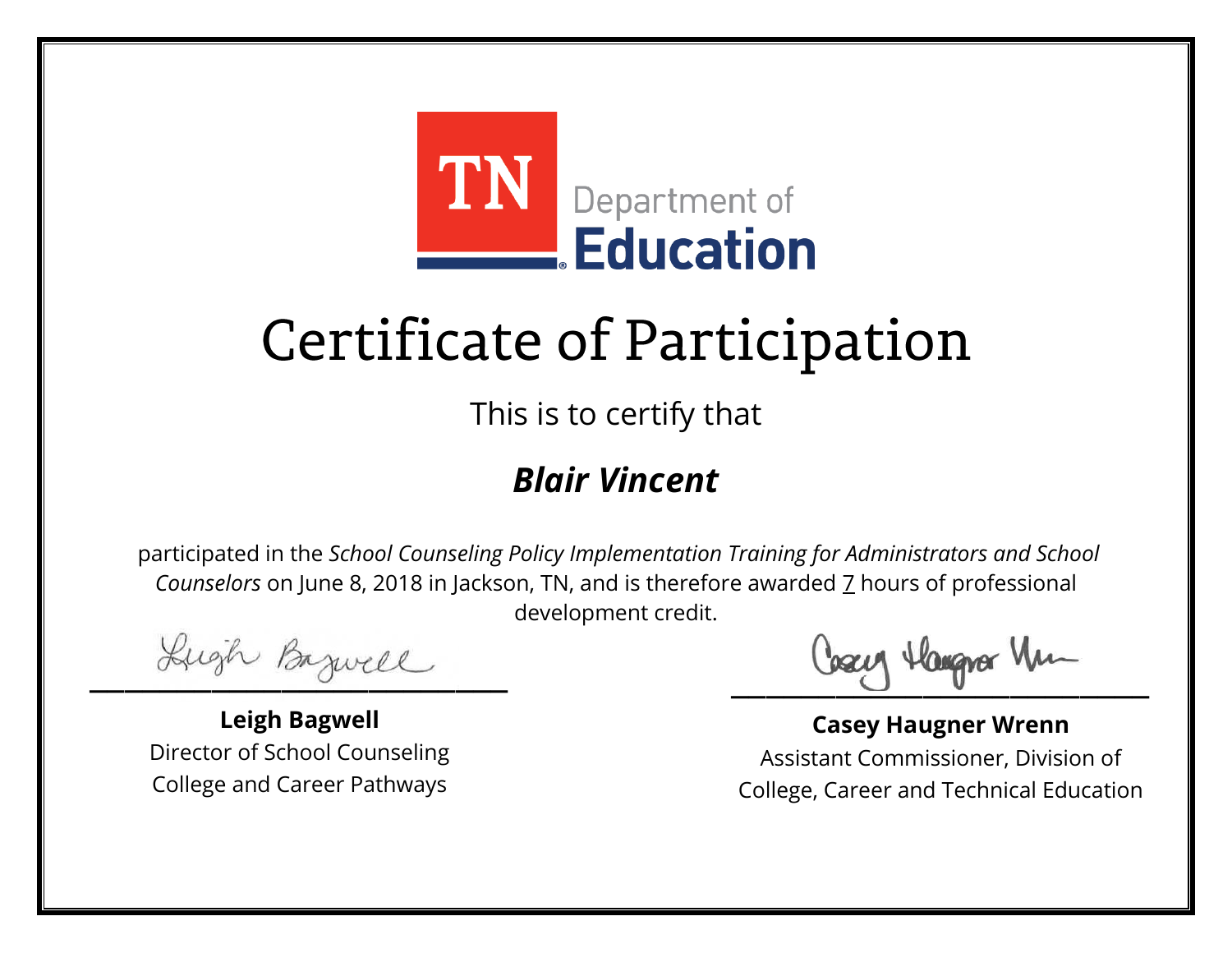

This is to certify that

## *Jennifer Walls*

Lugh Bazwell

**Leigh Bagwell** Director of School Counseling College and Career Pathways

Losey Hangra Vm

**Casey Haugner Wrenn** Assistant Commissioner, Division of College, Career and Technical Education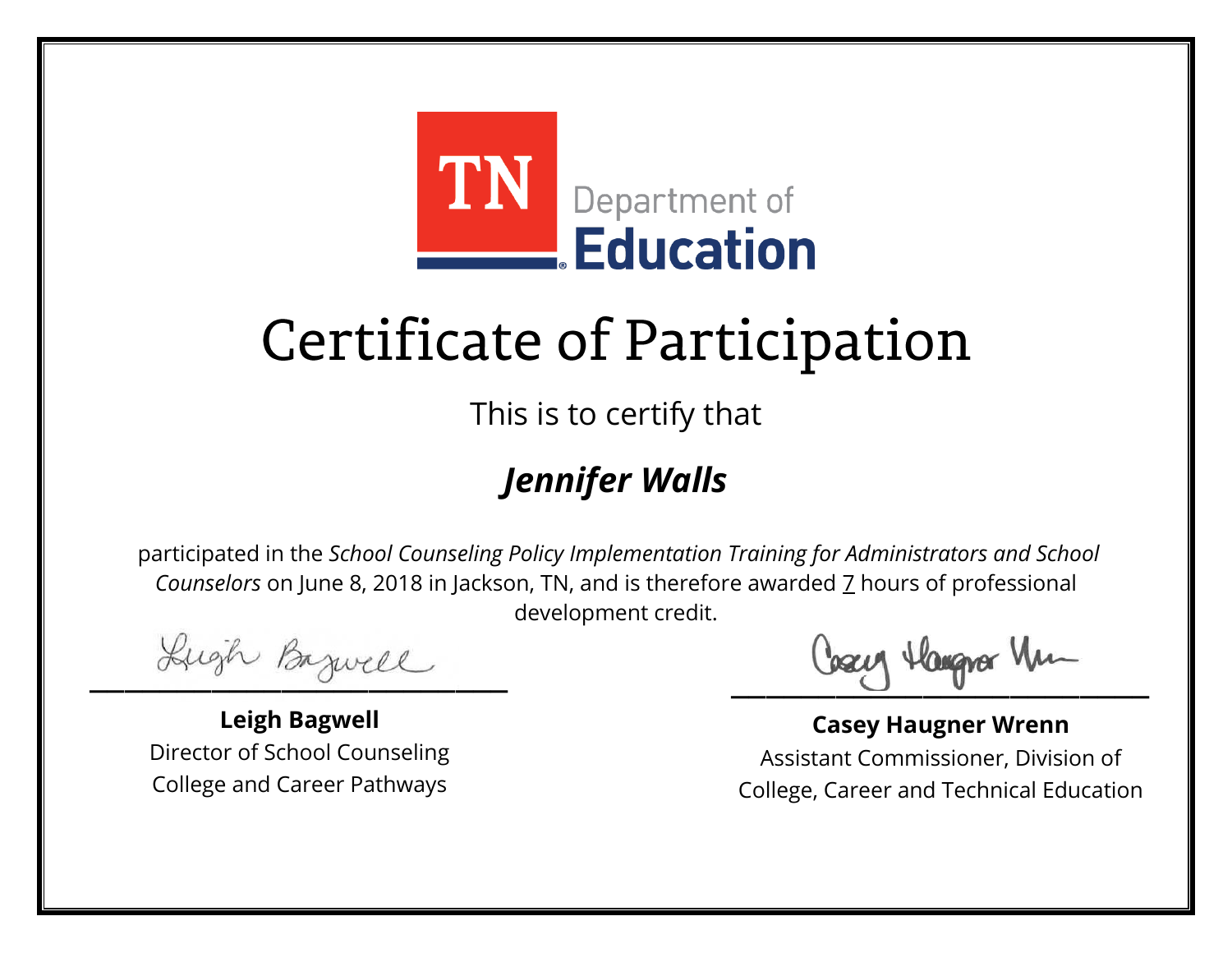

This is to certify that

#### *Brandi Welch*

Lugh Bazwell

**Leigh Bagwell** Director of School Counseling College and Career Pathways

Losey Hangra Vm

**Casey Haugner Wrenn** Assistant Commissioner, Division of College, Career and Technical Education